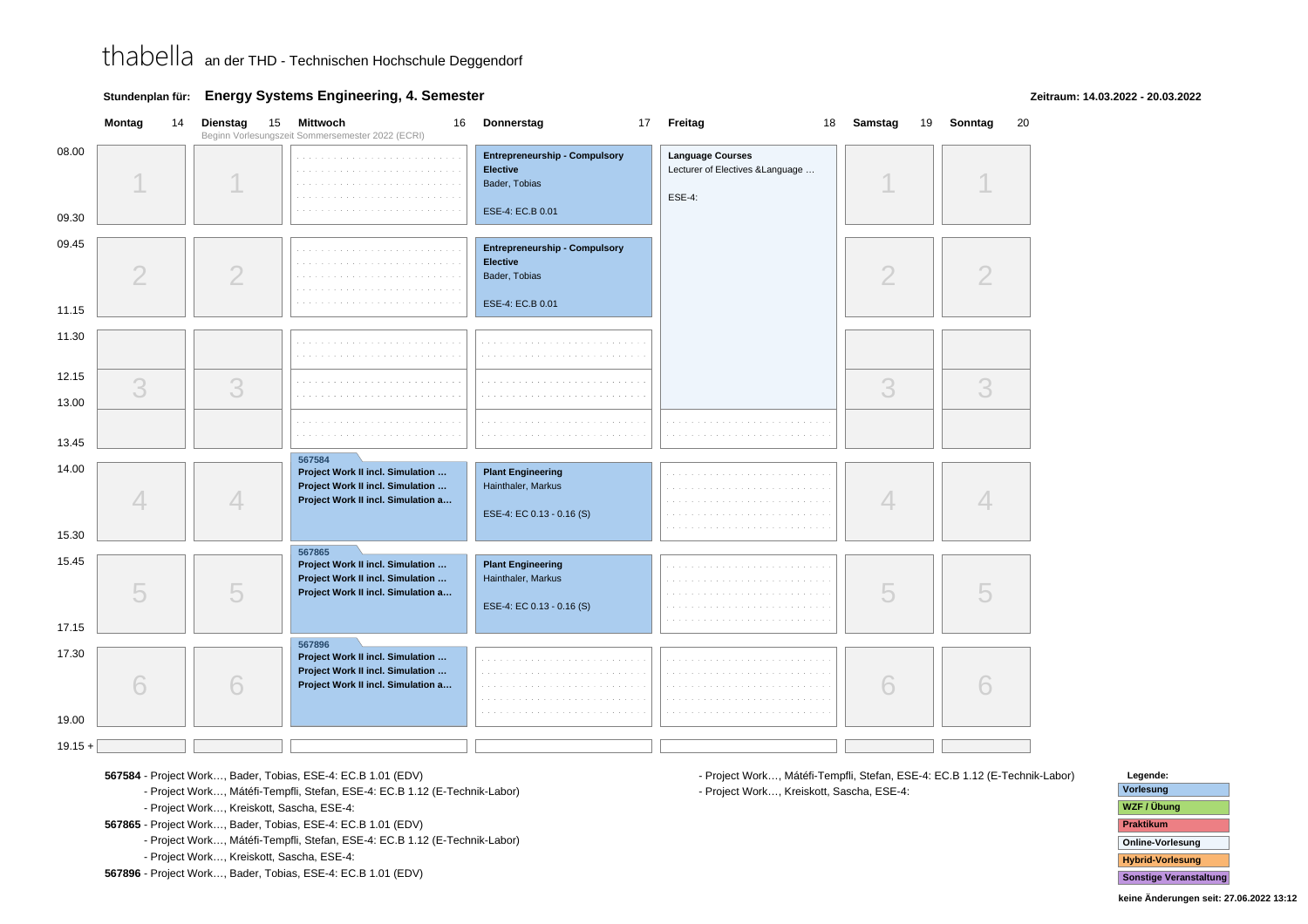**Stundenplan für: Energy Systems Engineering, 4. Semester**

### **Zeitraum: 21.03.2022 - 27.03.2022**

|                | Montag                                                                      | <b>Dienstag</b><br>21<br>22                                                                                | Mittwoch<br>23                                                                                                       | Donnerstag                                                                                   | 24 Freitag<br>25                                                             | Samstag<br>26 | Sonntag<br>27 |
|----------------|-----------------------------------------------------------------------------|------------------------------------------------------------------------------------------------------------|----------------------------------------------------------------------------------------------------------------------|----------------------------------------------------------------------------------------------|------------------------------------------------------------------------------|---------------|---------------|
| 08.00<br>09.30 |                                                                             |                                                                                                            | <b>Tutorial - Plant Engineering</b><br>Hainthaler, Markus<br>ESE-4: EC 1.17 - 1.20 (S)                               | <b>Entrepreneurship - Compulsory</b><br><b>Elective</b><br>Bader, Tobias<br>ESE-4: EC.B 0.01 | <b>Language Courses</b><br>Lecturer of Electives & Language<br><b>ESE-4:</b> |               |               |
|                |                                                                             |                                                                                                            |                                                                                                                      |                                                                                              |                                                                              |               |               |
| 09.45          |                                                                             | <b>Strategic Planning and PM -</b><br><b>Complusory Elective</b><br>Bader, Tobias<br>ESE-4: EC 1.11 - 1.12 | <b>Tutorial - Plant Engineering</b><br>Hainthaler, Markus<br>ESE-4: EC 1.17 - 1.20 (S)                               | <b>Entrepreneurship - Compulsory</b><br><b>Elective</b><br>Bader, Tobias<br>ESE-4: EC.B 0.01 |                                                                              | ◠             |               |
| 11.15          |                                                                             |                                                                                                            |                                                                                                                      |                                                                                              |                                                                              |               |               |
| 11.30          |                                                                             | <b>Strategic Planning and PM -</b><br><b>Complusory Elective</b><br>Bader, Tobias                          |                                                                                                                      |                                                                                              |                                                                              |               |               |
| 12.15<br>13.00 |                                                                             | ESE-4: EC 1.11 - 1.12                                                                                      |                                                                                                                      |                                                                                              |                                                                              | 3             | 3             |
| 13.45          |                                                                             |                                                                                                            |                                                                                                                      |                                                                                              |                                                                              |               |               |
|                |                                                                             |                                                                                                            | 567585                                                                                                               |                                                                                              |                                                                              |               |               |
| 14.00          | <b>Renewable Energies</b><br>Brotsack, Raimund<br>ESE-4: EC 1.17 - 1.20 (S) | <b>Language Courses</b><br>Lecturer of Electives & Language<br><b>ESE-4:</b>                               | Project Work II incl. Simulation<br>Project Work II incl. Simulation<br>Project Work II incl. Simulation a           | <b>Plant Engineering</b><br>Hainthaler, Markus<br>ESE-4: EC 0.13 - 0.16 (S)                  |                                                                              |               |               |
| 15.30          |                                                                             |                                                                                                            |                                                                                                                      |                                                                                              |                                                                              |               |               |
| 15.45<br>17.15 | <b>Renewable Energies</b><br>Brotsack, Raimund<br>ESE-4: EC 1.17 - 1.20 (S) |                                                                                                            | 567866<br>Project Work II incl. Simulation<br>Project Work II incl. Simulation<br>Project Work II incl. Simulation a | <b>Plant Engineering</b><br>Hainthaler, Markus<br>ESE-4: EC 0.13 - 0.16 (S)                  |                                                                              | 5             |               |
|                |                                                                             |                                                                                                            | 567897                                                                                                               |                                                                                              |                                                                              |               |               |
| 17.30          | <b>Renewable Energies</b><br>Brotsack, Raimund<br>ESE-4: EC 1.17 - 1.20 (S) |                                                                                                            | Project Work II incl. Simulation<br>Project Work II incl. Simulation<br>Project Work II incl. Simulation a           |                                                                                              |                                                                              | 6             |               |
| 19.00          |                                                                             |                                                                                                            |                                                                                                                      |                                                                                              |                                                                              |               |               |
| $19.15 +$      |                                                                             |                                                                                                            |                                                                                                                      |                                                                                              |                                                                              |               |               |

**567585** - Project Work…, Bader, Tobias, ESE-4: EC.B 1.01 (EDV)

**567585** - Project Work…, Mátéfi-Tempfli, Stefan, ESE-4: EC.B 1.12 (E-Technik-Labor)

**567585** - Project Work…, Kreiskott, Sascha, ESE-4:

**567866** - Project Work…, Bader, Tobias, ESE-4: EC.B 1.01 (EDV)

**567866** - Project Work…, Mátéfi-Tempfli, Stefan, ESE-4: EC.B 1.12 (E-Technik-Labor)

**567866** - Project Work…, Kreiskott, Sascha, ESE-4:

**567897** - Project Work…, Bader, Tobias, ESE-4: EC.B 1.01 (EDV)

**567897** - Project Work…, Mátéfi-Tempfli, Stefan, ESE-4: EC.B 1.12 (E-Technik-Labor)**567897** - Project Work…, Kreiskott, Sascha, ESE-4:

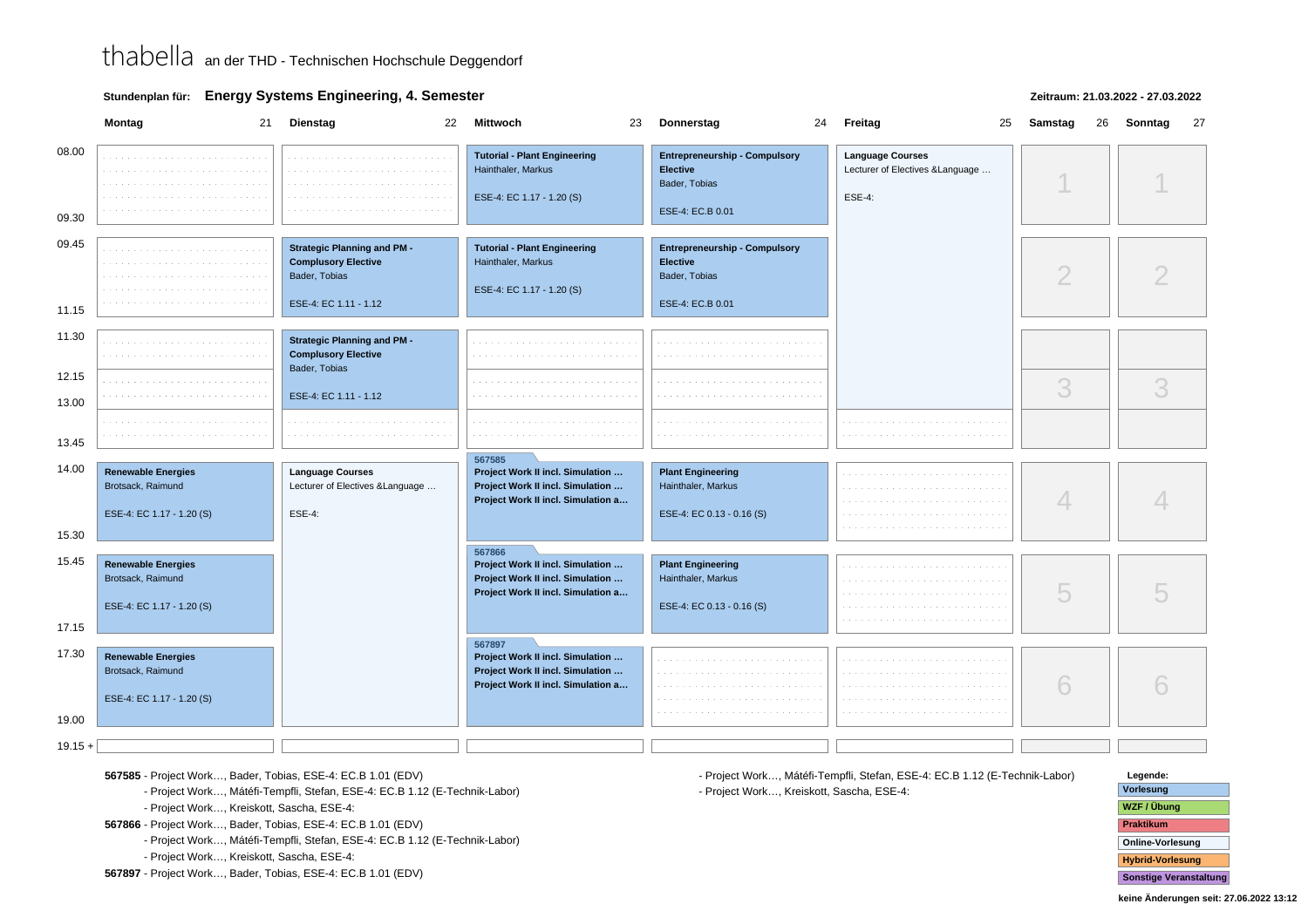**Stundenplan für: Energy Systems Engineering, 4. Semester**

### **Zeitraum: 28.03.2022 - 03.04.2022**

| <b>Language Courses</b><br>Lecturer of Electives & Language<br><b>ESE-4:</b><br>09.45<br>$\bigcirc$<br>3<br>3<br>568189<br><b>Renewable Energies</b><br><b>Language Courses</b><br>Project Work II incl. Simulation<br><b>Plant Engineering</b><br>Brotsack, Raimund<br>Lecturer of Electives & Language<br>Project Work II incl. Simulation a<br>Hainthaler, Markus<br>4<br>ESE-4: EC.B 0.10 (S)<br><b>ESE-4:</b><br>ESE-4: EC 0.13 - 0.16 (S)<br>568220<br><b>Renewable Energies</b><br>Project Work II incl. Simulation<br><b>Plant Engineering</b><br>Brotsack, Raimund<br>Project Work II incl. Simulation a<br>Hainthaler, Markus<br>5<br>ESE-4: EC.B 0.10 (S)<br>ESE-4: EC 0.13 - 0.16 (S)<br>17.15<br>568251<br><b>Renewable Energies</b><br>Project Work II incl. Simulation<br>Brotsack, Raimund<br>Project Work II incl. Simulation a<br>6<br>ESE-4: EC.B 0.10 (S)<br>$19.15 +$ |                | Montag<br>28 | Dienstag<br>29 | Mittwoch | 30 Donnerstag | 31 Freitag<br>01 | Samstag | 02 Sonntag<br>03 |
|--------------------------------------------------------------------------------------------------------------------------------------------------------------------------------------------------------------------------------------------------------------------------------------------------------------------------------------------------------------------------------------------------------------------------------------------------------------------------------------------------------------------------------------------------------------------------------------------------------------------------------------------------------------------------------------------------------------------------------------------------------------------------------------------------------------------------------------------------------------------------------------------|----------------|--------------|----------------|----------|---------------|------------------|---------|------------------|
|                                                                                                                                                                                                                                                                                                                                                                                                                                                                                                                                                                                                                                                                                                                                                                                                                                                                                            | 08.00<br>09.30 |              |                |          |               |                  |         |                  |
|                                                                                                                                                                                                                                                                                                                                                                                                                                                                                                                                                                                                                                                                                                                                                                                                                                                                                            |                |              |                |          |               |                  |         |                  |
|                                                                                                                                                                                                                                                                                                                                                                                                                                                                                                                                                                                                                                                                                                                                                                                                                                                                                            |                |              |                |          |               |                  |         |                  |
|                                                                                                                                                                                                                                                                                                                                                                                                                                                                                                                                                                                                                                                                                                                                                                                                                                                                                            | 11.15          |              |                |          |               |                  |         |                  |
|                                                                                                                                                                                                                                                                                                                                                                                                                                                                                                                                                                                                                                                                                                                                                                                                                                                                                            | 11.30          |              |                |          |               |                  |         |                  |
|                                                                                                                                                                                                                                                                                                                                                                                                                                                                                                                                                                                                                                                                                                                                                                                                                                                                                            | 12.15          |              |                |          |               |                  |         |                  |
|                                                                                                                                                                                                                                                                                                                                                                                                                                                                                                                                                                                                                                                                                                                                                                                                                                                                                            | 13.00          |              |                |          |               |                  |         |                  |
|                                                                                                                                                                                                                                                                                                                                                                                                                                                                                                                                                                                                                                                                                                                                                                                                                                                                                            | 13.45          |              |                |          |               |                  |         |                  |
|                                                                                                                                                                                                                                                                                                                                                                                                                                                                                                                                                                                                                                                                                                                                                                                                                                                                                            | 14.00          |              |                |          |               |                  |         |                  |
|                                                                                                                                                                                                                                                                                                                                                                                                                                                                                                                                                                                                                                                                                                                                                                                                                                                                                            | 15.30          |              |                |          |               |                  |         |                  |
|                                                                                                                                                                                                                                                                                                                                                                                                                                                                                                                                                                                                                                                                                                                                                                                                                                                                                            | 15.45          |              |                |          |               |                  |         |                  |
|                                                                                                                                                                                                                                                                                                                                                                                                                                                                                                                                                                                                                                                                                                                                                                                                                                                                                            | 17.30<br>19.00 |              |                |          |               |                  |         |                  |
|                                                                                                                                                                                                                                                                                                                                                                                                                                                                                                                                                                                                                                                                                                                                                                                                                                                                                            |                |              |                |          |               |                  |         |                  |

- **568189** Project Work…, Mátéfi-Tempfli, Stefan, ESE-4: EC.B 1.12 (E-Technik-Labor)**568189** - Project Work…, Kreiskott, Sascha, ESE-4:
- **568220** Project Work…, Mátéfi-Tempfli, Stefan, ESE-4: EC.B 1.12 (E-Technik-Labor)**568220** - Project Work…, Kreiskott, Sascha, ESE-4:
- **568251** Project Work…, Mátéfi-Tempfli, Stefan, ESE-4: EC.B 1.12 (E-Technik-Labor)**568251** - Project Work…, Kreiskott, Sascha, ESE-4:

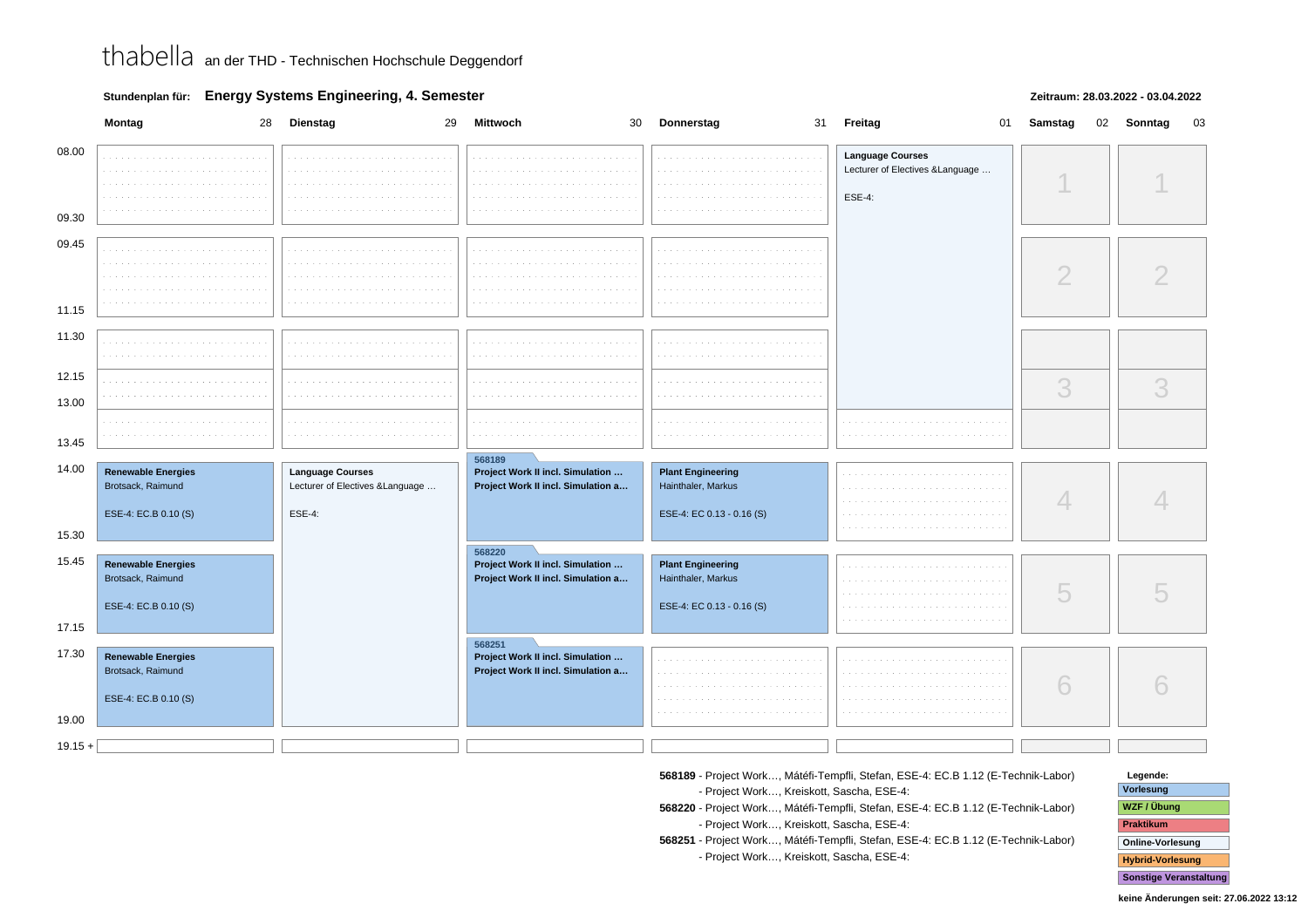**Stundenplan für: Energy Systems Engineering, 4. Semester**

### **Zeitraum: 04.04.2022 - 10.04.2022**

|                | Montag<br>04                                                | <b>Dienstag</b><br>05                                                                                      | <b>Mittwoch</b><br>06                                                                                                | Donnerstag                                                                                   | 07 Freitag<br>08                                                             | Samstag<br>09 | Sonntag<br>10 |
|----------------|-------------------------------------------------------------|------------------------------------------------------------------------------------------------------------|----------------------------------------------------------------------------------------------------------------------|----------------------------------------------------------------------------------------------|------------------------------------------------------------------------------|---------------|---------------|
| 08.00<br>09.30 |                                                             |                                                                                                            | <b>Tutorial - Plant Engineering</b><br>Hainthaler, Markus<br>ESE-4: EC 1.17 - 1.20 (S)                               | <b>Entrepreneurship - Compulsory</b><br><b>Elective</b><br>Bader, Tobias<br>ESE-4: EC.B 0.01 | <b>Language Courses</b><br>Lecturer of Electives & Language<br><b>ESE-4:</b> |               |               |
| 09.45<br>11.15 |                                                             | <b>Strategic Planning and PM -</b><br><b>Complusory Elective</b><br>Bader, Tobias<br>ESE-4: EC 1.11 - 1.12 | <b>Tutorial - Plant Engineering</b><br>Hainthaler, Markus<br>ESE-4: EC 1.17 - 1.20 (S)                               | <b>Entrepreneurship - Compulsory</b><br><b>Elective</b><br>Bader, Tobias<br>ESE-4: EC.B 0.01 |                                                                              | $\mathcal{D}$ |               |
| 11.30<br>12.15 |                                                             | <b>Strategic Planning and PM -</b><br><b>Complusory Elective</b><br>Bader, Tobias                          |                                                                                                                      |                                                                                              |                                                                              | 3             | 3             |
| 13.00<br>13.45 |                                                             | ESE-4: EC 1.11 - 1.12                                                                                      | 567587                                                                                                               |                                                                                              |                                                                              |               |               |
| 14.00<br>15.30 | <b>Renewable Energies</b><br>Bader, Tobias<br><b>ESE-4:</b> | <b>Language Courses</b><br>Lecturer of Electives & Language<br><b>ESE-4:</b>                               | Project Work II incl. Simulation<br>Project Work II incl. Simulation<br>Project Work II incl. Simulation a           | <b>Plant Engineering</b><br>Hainthaler, Markus<br>ESE-4: EC 0.13 - 0.16 (S)                  |                                                                              |               |               |
| 15.45<br>17.15 |                                                             |                                                                                                            | 567868<br>Project Work II incl. Simulation<br>Project Work II incl. Simulation<br>Project Work II incl. Simulation a | <b>Plant Engineering</b><br>Hainthaler, Markus<br>ESE-4: EC 0.13 - 0.16 (S)                  |                                                                              | 5             |               |
| 17.30<br>19.00 |                                                             |                                                                                                            | 567899<br>Project Work II incl. Simulation<br>Project Work II incl. Simulation<br>Project Work II incl. Simulation a |                                                                                              |                                                                              | 6             |               |
| $19.15 +$      |                                                             |                                                                                                            |                                                                                                                      |                                                                                              |                                                                              |               |               |

**567587** - Project Work…, Bader, Tobias, ESE-4: EC.B 1.01 (EDV)

**567587** - Project Work…, Mátéfi-Tempfli, Stefan, ESE-4: EC.B 1.12 (E-Technik-Labor)

**567587** - Project Work…, Kreiskott, Sascha, ESE-4:

**567868** - Project Work…, Bader, Tobias, ESE-4: EC.B 1.01 (EDV)

**567868** - Project Work…, Mátéfi-Tempfli, Stefan, ESE-4: EC.B 1.12 (E-Technik-Labor)

**567868** - Project Work…, Kreiskott, Sascha, ESE-4:

**567899** - Project Work…, Bader, Tobias, ESE-4: EC.B 1.01 (EDV)

**567899** - Project Work…, Mátéfi-Tempfli, Stefan, ESE-4: EC.B 1.12 (E-Technik-Labor)**567899** - Project Work…, Kreiskott, Sascha, ESE-4:

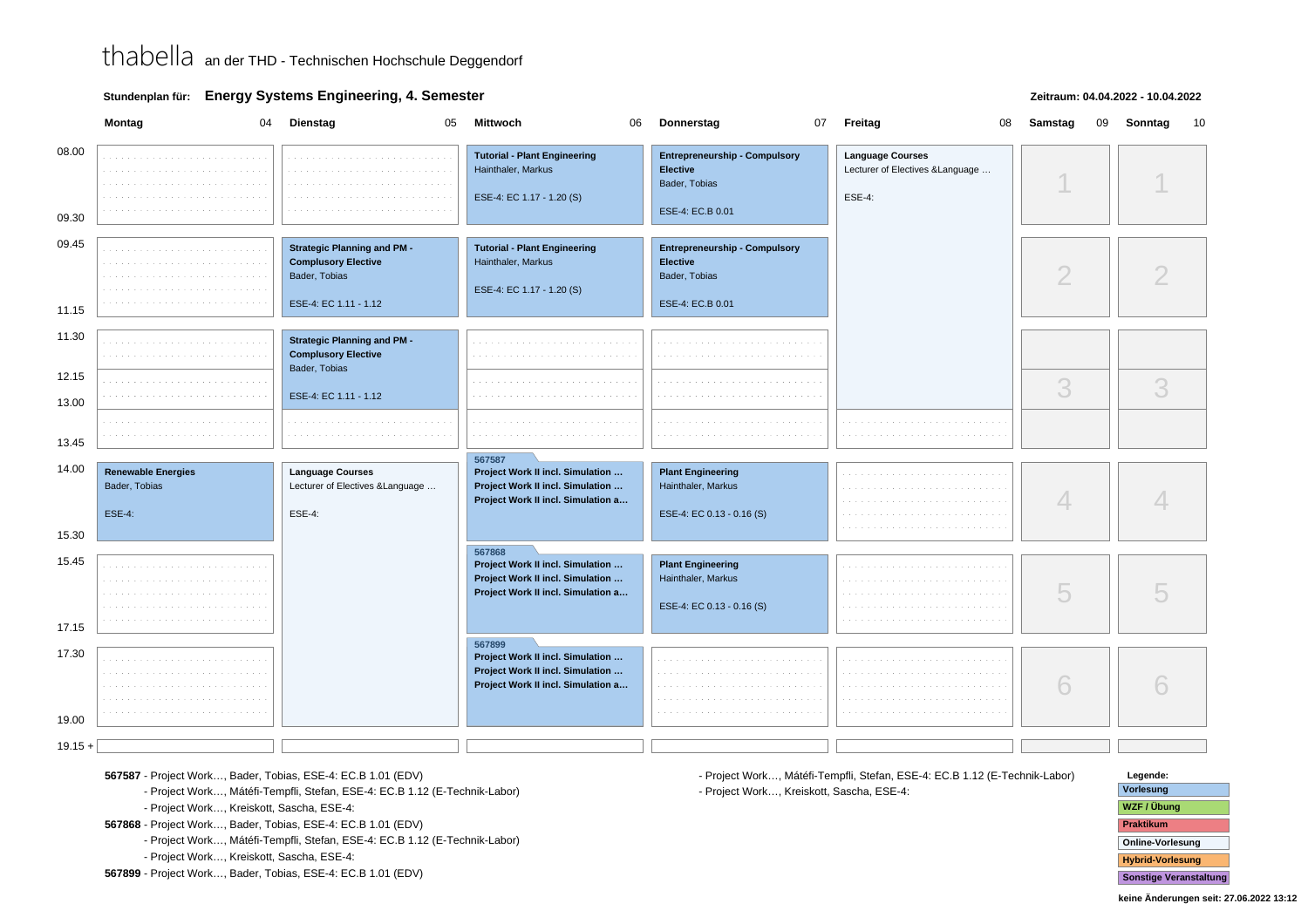**Stundenplan für: Energy Systems Engineering, 4. Semester**

### **Zeitraum: 11.04.2022 - 17.04.2022**

|                    | Montag<br>11                                                            | Dienstag<br>12                                                                                             | Mittwoch<br>13                                                                                                       | Donnerstag 14<br>Gründonnerstag | 15<br>Freitag<br>Karfreitag | Samstag<br>16  | Sonntag<br>17<br>Ostersonntag |
|--------------------|-------------------------------------------------------------------------|------------------------------------------------------------------------------------------------------------|----------------------------------------------------------------------------------------------------------------------|---------------------------------|-----------------------------|----------------|-------------------------------|
| 08.00<br>09.30     |                                                                         |                                                                                                            |                                                                                                                      |                                 |                             |                |                               |
| 09.45<br>11.15     |                                                                         | <b>Strategic Planning and PM -</b><br><b>Complusory Elective</b><br>Bader, Tobias<br>ESE-4: EC 1.11 - 1.12 |                                                                                                                      |                                 | 2                           | $\overline{2}$ |                               |
| 11.30              |                                                                         | <b>Strategic Planning and PM -</b><br><b>Complusory Elective</b><br>Bader, Tobias                          |                                                                                                                      |                                 |                             |                |                               |
| 12.15<br>13.00     |                                                                         | ESE-4: EC 1.11 - 1.12                                                                                      |                                                                                                                      | 3                               | 3                           | 3              | 3                             |
| 13.45              |                                                                         | a de la carra de la carra de la carra de la                                                                |                                                                                                                      |                                 |                             |                |                               |
| 14.00              | <b>Renewable Energies</b><br>Bader, Tobias<br>ESE-4: EC 1.17 - 1.20 (S) | <b>Language Courses</b><br>Lecturer of Electives & Language<br><b>ESE-4:</b>                               | 567588<br>Project Work II incl. Simulation<br>Project Work II incl. Simulation<br>Project Work II incl. Simulation a | $\overline{\mathcal{A}}$        | 4                           | 4              |                               |
| 15.30              |                                                                         |                                                                                                            | 567869                                                                                                               |                                 |                             |                |                               |
| 15.45<br>17.15     | <b>Renewable Energies</b><br>Bader, Tobias<br>ESE-4: EC 1.17 - 1.20 (S) |                                                                                                            | Project Work II incl. Simulation<br>Project Work II incl. Simulation<br>Project Work II incl. Simulation a           | 5                               | 5                           | 5              |                               |
| 17.30              | <b>Renewable Energies</b><br>Bader, Tobias<br>ESE-4: EC 1.17 - 1.20 (S) |                                                                                                            | 567900<br>Project Work II incl. Simulation<br>Project Work II incl. Simulation<br>Project Work II incl. Simulation a | 6                               | 6                           | 6              |                               |
| 19.00<br>$19.15 +$ |                                                                         |                                                                                                            |                                                                                                                      |                                 |                             |                |                               |
|                    |                                                                         |                                                                                                            |                                                                                                                      |                                 |                             |                |                               |

**567588** - Project Work…, Bader, Tobias, ESE-4: EC.B 1.01 (EDV)

**567588** - Project Work…, Mátéfi-Tempfli, Stefan, ESE-4: EC.B 1.12 (E-Technik-Labor)

**567588** - Project Work…, Kreiskott, Sascha, ESE-4:

**567869** - Project Work…, Bader, Tobias, ESE-4: EC.B 1.01 (EDV)

**567869** - Project Work…, Mátéfi-Tempfli, Stefan, ESE-4: EC.B 1.12 (E-Technik-Labor)

**567869** - Project Work…, Kreiskott, Sascha, ESE-4:

**567900** - Project Work…, Bader, Tobias, ESE-4: EC.B 1.01 (EDV)

**567900** - Project Work…, Mátéfi-Tempfli, Stefan, ESE-4: EC.B 1.12 (E-Technik-Labor)**567900** - Project Work…, Kreiskott, Sascha, ESE-4:

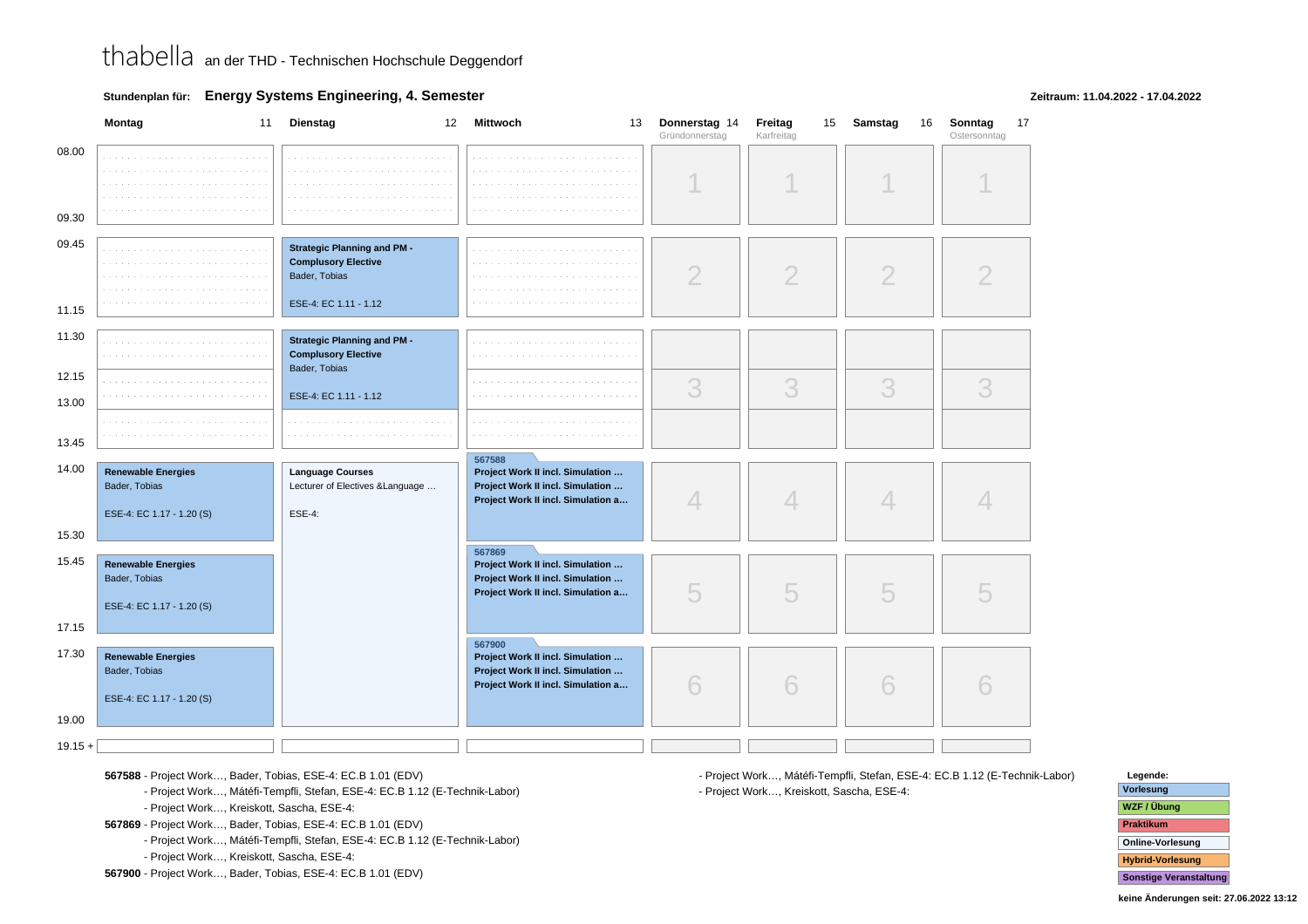**Stundenplan für: Energy Systems Engineering, 4. Semester**

**Zeitraum: 18.04.2022 - 24.04.2022**

|                | Montag<br>Ostermontag | 18 | Dienstag<br>19<br>vorlesungsfrei | Mittwoch<br>20                                                                                             | Donnerstag<br>21                                                                             | Freitag                                                               | 22 Samstag<br>23 | Sonntag<br>24 |
|----------------|-----------------------|----|----------------------------------|------------------------------------------------------------------------------------------------------------|----------------------------------------------------------------------------------------------|-----------------------------------------------------------------------|------------------|---------------|
| 08.00<br>09.30 |                       |    |                                  | <b>Tutorial - Plant Engineering</b><br>Hainthaler, Markus<br>ESE-4: EC 1.17 - 1.20 (S)                     | <b>Entrepreneurship - Compulsory</b><br><b>Elective</b><br>Bader, Tobias<br>ESE-4: EC.B 0.01 | <b>Language Courses</b><br>Lecturer of Electives & Language<br>ESE-4: |                  |               |
| 09.45<br>11.15 | $\overline{2}$        |    | $\overline{2}$                   | <b>Tutorial - Plant Engineering</b><br>Hainthaler, Markus<br>ESE-4: EC 1.17 - 1.20 (S)                     | <b>Entrepreneurship - Compulsory</b><br><b>Elective</b><br>Bader, Tobias<br>ESE-4: EC.B 0.01 |                                                                       | $\overline{2}$   |               |
| 11.30          |                       |    |                                  |                                                                                                            |                                                                                              |                                                                       |                  |               |
| 12.15<br>13.00 | 3                     |    | 3                                |                                                                                                            |                                                                                              |                                                                       | 3                | 3             |
| 13.45          |                       |    |                                  | 567589                                                                                                     |                                                                                              | contractors.                                                          |                  |               |
| 14.00          | $\overline{4}$        |    | 4                                | Project Work II incl. Simulation<br>Project Work II incl. Simulation<br>Project Work II incl. Simulation a | <b>Plant Engineering</b><br>Hainthaler, Markus<br>ESE-4: EC 0.13 - 0.16 (S)                  |                                                                       | 4                |               |
| 15.30          |                       |    |                                  | 567870                                                                                                     |                                                                                              |                                                                       |                  |               |
| 15.45<br>17.15 | 5                     |    | 5                                | Project Work II incl. Simulation<br>Project Work II incl. Simulation<br>Project Work II incl. Simulation a | <b>Plant Engineering</b><br>Hainthaler, Markus<br>ESE-4: EC 0.13 - 0.16 (S)                  |                                                                       | 5                |               |
|                |                       |    |                                  | 567901                                                                                                     |                                                                                              |                                                                       |                  |               |
| 17.30<br>19.00 | 6                     |    | 6                                | Project Work II incl. Simulation<br>Project Work II incl. Simulation<br>Project Work II incl. Simulation a |                                                                                              |                                                                       | 6                |               |
|                |                       |    |                                  |                                                                                                            |                                                                                              |                                                                       |                  |               |
| $19.15 +$      |                       |    |                                  |                                                                                                            |                                                                                              |                                                                       |                  |               |

**567589** - Project Work…, Bader, Tobias, ESE-4: EC.B 1.01 (EDV)

**567589** - Project Work…, Mátéfi-Tempfli, Stefan, ESE-4: EC.B 1.12 (E-Technik-Labor)

**567589** - Project Work…, Kreiskott, Sascha, ESE-4:

**567870** - Project Work…, Bader, Tobias, ESE-4: EC.B 1.01 (EDV)

**567870** - Project Work…, Mátéfi-Tempfli, Stefan, ESE-4: EC.B 1.12 (E-Technik-Labor)

**567870** - Project Work…, Kreiskott, Sascha, ESE-4:

**567901** - Project Work…, Bader, Tobias, ESE-4: EC.B 1.01 (EDV)

**567901** - Project Work…, Mátéfi-Tempfli, Stefan, ESE-4: EC.B 1.12 (E-Technik-Labor)**567901** - Project Work…, Kreiskott, Sascha, ESE-4:

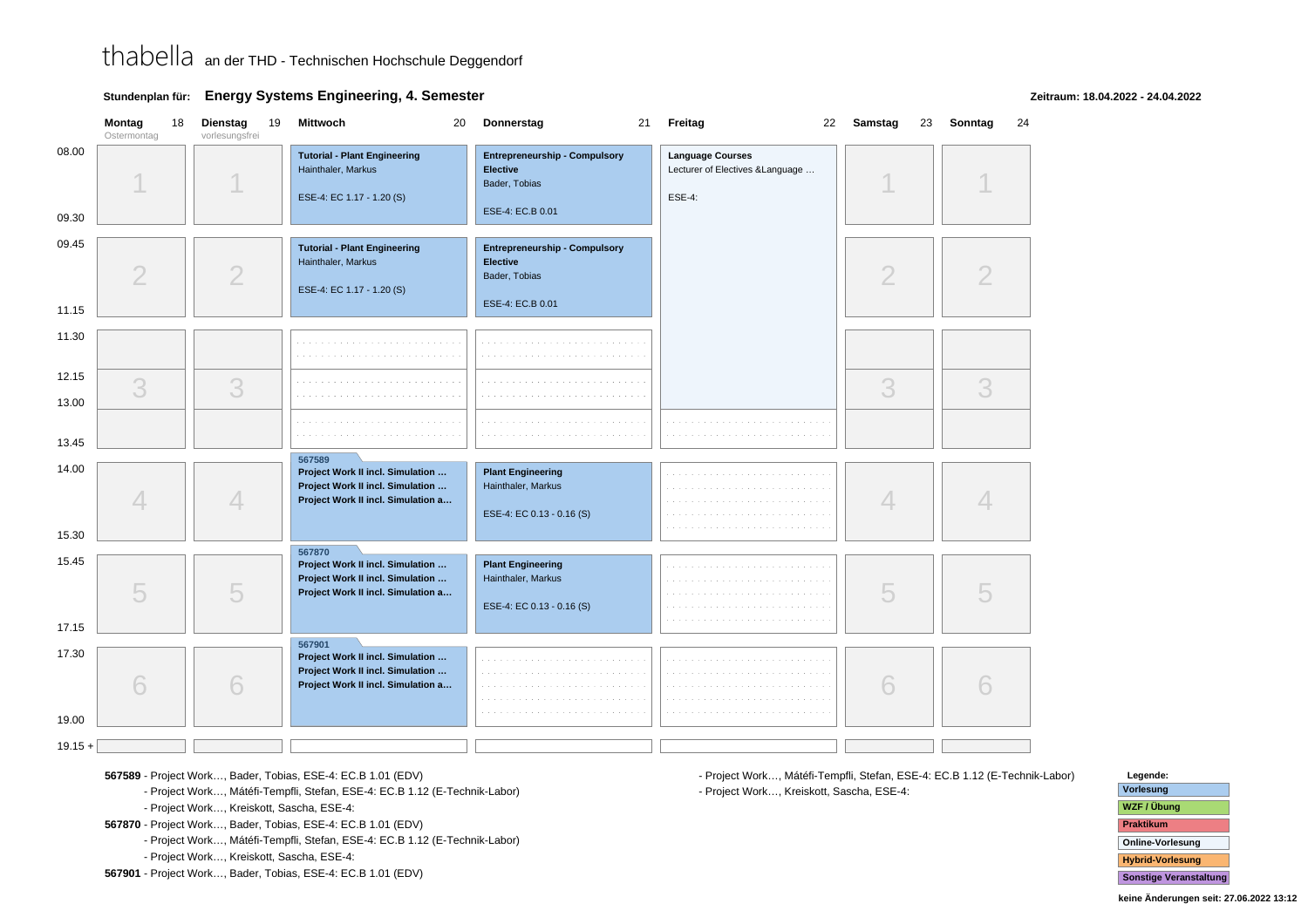**Stundenplan für: Energy Systems Engineering, 4. Semester**

### **Zeitraum: 25.04.2022 - 01.05.2022**

|                | 25<br>Montag                                                            | Dienstag<br>26                                                        | 27<br>Mittwoch                                                                                                       | 28<br>Donnerstag                                                                             | 29<br>Freitag                                                                | 30<br>Samstag | 01<br>Sonntag<br>Tag der Arbeit |
|----------------|-------------------------------------------------------------------------|-----------------------------------------------------------------------|----------------------------------------------------------------------------------------------------------------------|----------------------------------------------------------------------------------------------|------------------------------------------------------------------------------|---------------|---------------------------------|
| 08.00<br>09.30 |                                                                         |                                                                       |                                                                                                                      | <b>Entrepreneurship - Compulsory</b><br><b>Elective</b><br>Bader, Tobias<br>ESE-4: EC.B 0.01 | <b>Language Courses</b><br>Lecturer of Electives & Language<br><b>ESE-4:</b> |               |                                 |
|                |                                                                         |                                                                       |                                                                                                                      |                                                                                              |                                                                              |               |                                 |
| 09.45          |                                                                         |                                                                       |                                                                                                                      | <b>Entrepreneurship - Compulsory</b><br>Elective<br>Bader, Tobias                            |                                                                              | $\mathcal{D}$ |                                 |
| 11.15          |                                                                         |                                                                       |                                                                                                                      | ESE-4: EC.B 0.01                                                                             |                                                                              |               |                                 |
| 11.30          |                                                                         |                                                                       |                                                                                                                      |                                                                                              |                                                                              |               |                                 |
| 12.15          |                                                                         |                                                                       |                                                                                                                      |                                                                                              |                                                                              | 3             | 3                               |
| 13.00          |                                                                         |                                                                       |                                                                                                                      |                                                                                              |                                                                              |               |                                 |
| 13.45          |                                                                         |                                                                       |                                                                                                                      |                                                                                              |                                                                              |               |                                 |
| 14.00          |                                                                         |                                                                       | 567590                                                                                                               |                                                                                              |                                                                              |               |                                 |
|                | <b>Renewable Energies</b><br>Bader, Tobias<br>ESE-4: EC 1.17 - 1.20 (S) | <b>Language Courses</b><br>Lecturer of Electives & Language<br>ESE-4: | Project Work II incl. Simulation<br>Project Work II incl. Simulation<br>Project Work II incl. Simulation a           | <b>Plant Engineering</b><br>Hainthaler, Markus<br>ESE-4: EC 0.13 - 0.16 (S)                  |                                                                              | 4             |                                 |
| 15.30          |                                                                         |                                                                       |                                                                                                                      |                                                                                              |                                                                              |               |                                 |
| 15.45          | <b>Renewable Energies</b><br>Bader, Tobias<br>ESE-4: EC 1.17 - 1.20 (S) |                                                                       | 567871<br>Project Work II incl. Simulation<br>Project Work II incl. Simulation<br>Project Work II incl. Simulation a | <b>Plant Engineering</b><br>Hainthaler, Markus<br>ESE-4: EC 0.13 - 0.16 (S)                  |                                                                              | 5             |                                 |
| 17.15          |                                                                         |                                                                       | 567902                                                                                                               |                                                                                              |                                                                              |               |                                 |
| 17.30          | <b>Renewable Energies</b><br>Bader, Tobias<br>ESE-4: EC 1.17 - 1.20 (S) |                                                                       | Project Work II incl. Simulation<br>Project Work II incl. Simulation<br>Project Work II incl. Simulation a           |                                                                                              |                                                                              | 6             |                                 |
| 19.00          |                                                                         |                                                                       |                                                                                                                      |                                                                                              |                                                                              |               |                                 |
| $19.15 +$      |                                                                         |                                                                       |                                                                                                                      |                                                                                              |                                                                              |               |                                 |

**567590** - Project Work…, Bader, Tobias, ESE-4: EC.B 1.01 (EDV)

**567590** - Project Work…, Mátéfi-Tempfli, Stefan, ESE-4: EC.B 1.12 (E-Technik-Labor)

**567590** - Project Work…, Kreiskott, Sascha, ESE-4:

**567871** - Project Work…, Bader, Tobias, ESE-4: EC.B 1.01 (EDV)

**567871** - Project Work…, Mátéfi-Tempfli, Stefan, ESE-4: EC.B 1.12 (E-Technik-Labor)

**567871** - Project Work…, Kreiskott, Sascha, ESE-4:

**567902** - Project Work…, Bader, Tobias, ESE-4: EC.B 1.01 (EDV)

**567902** - Project Work…, Mátéfi-Tempfli, Stefan, ESE-4: EC.B 1.12 (E-Technik-Labor)**567902** - Project Work…, Kreiskott, Sascha, ESE-4:

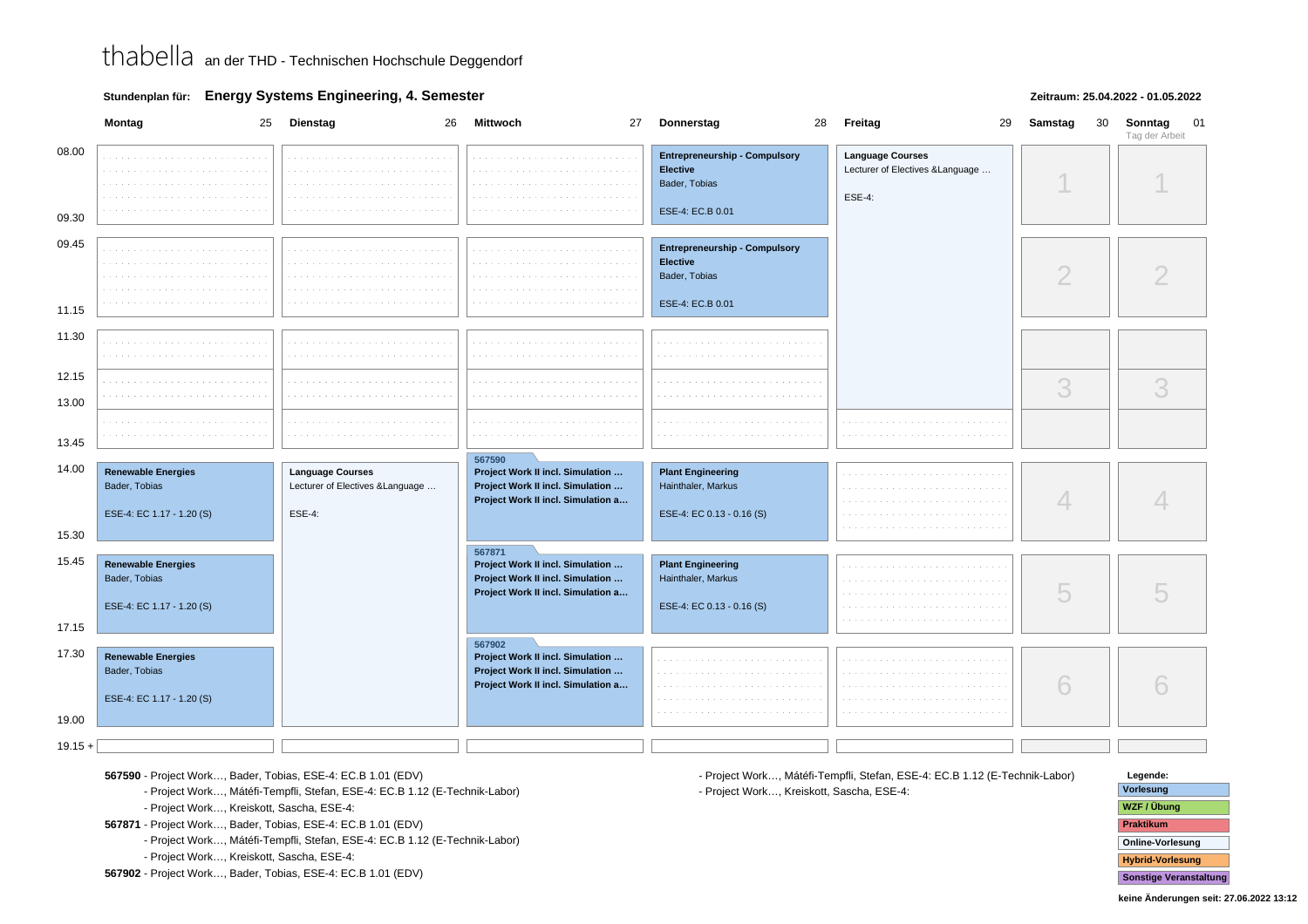**Stundenplan für: Energy Systems Engineering, 4. Semester**

### **Zeitraum: 02.05.2022 - 08.05.2022**

|                | Montag                                                                  | 02 Dienstag<br>03                                                                                          | <b>Mittwoch</b><br>04                                                                                                | Donnerstag<br>05                                                                             | 06<br><b>Freitag</b>                                                         | Samstag<br>07 | Sonntag<br>08 |
|----------------|-------------------------------------------------------------------------|------------------------------------------------------------------------------------------------------------|----------------------------------------------------------------------------------------------------------------------|----------------------------------------------------------------------------------------------|------------------------------------------------------------------------------|---------------|---------------|
| 08.00<br>09.30 |                                                                         |                                                                                                            | <b>Tutorial - Plant Engineering</b><br>Hainthaler, Markus<br>ESE-4: EC 1.17 - 1.20 (S)                               | <b>Entrepreneurship - Compulsory</b><br><b>Elective</b><br>Bader, Tobias<br>ESE-4: EC.B 0.01 | <b>Language Courses</b><br>Lecturer of Electives & Language<br><b>ESE-4:</b> |               |               |
| 09.45<br>11.15 |                                                                         | <b>Strategic Planning and PM -</b><br><b>Complusory Elective</b><br>Bader, Tobias<br>ESE-4: EC 1.11 - 1.12 | <b>Tutorial - Plant Engineering</b><br>Hainthaler, Markus<br>ESE-4: EC 1.17 - 1.20 (S)                               | <b>Entrepreneurship - Compulsory</b><br><b>Elective</b><br>Bader, Tobias<br>ESE-4: EC.B 0.01 |                                                                              | $\mathcal{D}$ |               |
| 11.30          |                                                                         | <b>Strategic Planning and PM -</b><br><b>Complusory Elective</b><br>Bader, Tobias                          |                                                                                                                      |                                                                                              |                                                                              |               |               |
| 12.15<br>13.00 |                                                                         | ESE-4: EC 1.11 - 1.12                                                                                      |                                                                                                                      |                                                                                              |                                                                              | 3             | 3             |
| 13.45          |                                                                         |                                                                                                            |                                                                                                                      |                                                                                              |                                                                              |               |               |
| 14.00          | <b>Renewable Energies</b><br>Bader, Tobias<br>ESE-4: EC 1.17 - 1.20 (S) | <b>Language Courses</b><br>Lecturer of Electives & Language<br><b>ESE-4:</b>                               | 567591<br>Project Work II incl. Simulation<br>Project Work II incl. Simulation<br>Project Work II incl. Simulation a | <b>Plant Engineering</b><br>Hainthaler, Markus<br>ESE-4: EC 0.13 - 0.16 (S)                  |                                                                              | 4             |               |
| 15.30          |                                                                         |                                                                                                            |                                                                                                                      |                                                                                              |                                                                              |               |               |
| 15.45<br>17.15 | <b>Renewable Energies</b><br>Bader, Tobias<br>ESE-4: EC 1.17 - 1.20 (S) |                                                                                                            | 567872<br>Project Work II incl. Simulation<br>Project Work II incl. Simulation<br>Project Work II incl. Simulation a | <b>Plant Engineering</b><br>Hainthaler, Markus<br>ESE-4: EC 0.13 - 0.16 (S)                  |                                                                              | 5             |               |
| 17.30<br>19.00 | <b>Renewable Energies</b><br>Bader, Tobias<br>ESE-4: EC 1.17 - 1.20 (S) |                                                                                                            | 567903<br>Project Work II incl. Simulation<br>Project Work II incl. Simulation<br>Project Work II incl. Simulation a |                                                                                              |                                                                              | 6             |               |
| $19.15 +$      |                                                                         |                                                                                                            |                                                                                                                      |                                                                                              |                                                                              |               |               |

**567591** - Project Work…, Bader, Tobias, ESE-4: EC.B 1.01 (EDV)

**567591** - Project Work…, Mátéfi-Tempfli, Stefan, ESE-4: EC.B 1.12 (E-Technik-Labor)

**567591** - Project Work…, Kreiskott, Sascha, ESE-4:

**567872** - Project Work…, Bader, Tobias, ESE-4: EC.B 1.01 (EDV)

**567872** - Project Work…, Mátéfi-Tempfli, Stefan, ESE-4: EC.B 1.12 (E-Technik-Labor)

**567872** - Project Work…, Kreiskott, Sascha, ESE-4:

**567903** - Project Work…, Bader, Tobias, ESE-4: EC.B 1.01 (EDV)

**567903** - Project Work…, Mátéfi-Tempfli, Stefan, ESE-4: EC.B 1.12 (E-Technik-Labor)**567903** - Project Work…, Kreiskott, Sascha, ESE-4:

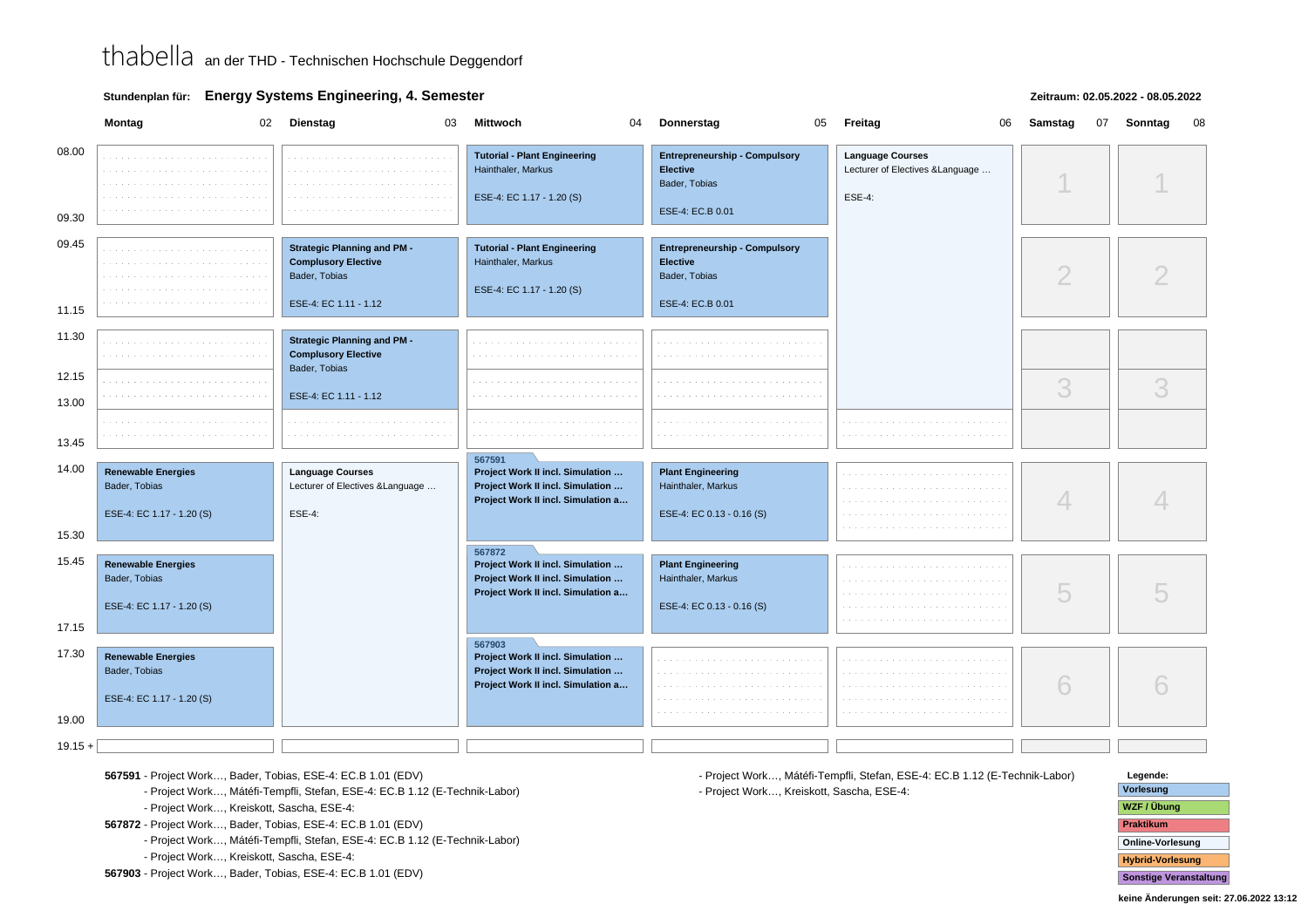**Stundenplan für: Energy Systems Engineering, 4. Semester**

### **Zeitraum: 09.05.2022 - 15.05.2022**

|                         | Montag<br>09                                                            | Dienstag<br>10                                                                                             | <b>Mittwoch</b><br>11                                                                                                | Donnerstag<br>12                                                            | Freitag<br>13                                                                | Samstag<br>14 | Sonntag<br>15 |
|-------------------------|-------------------------------------------------------------------------|------------------------------------------------------------------------------------------------------------|----------------------------------------------------------------------------------------------------------------------|-----------------------------------------------------------------------------|------------------------------------------------------------------------------|---------------|---------------|
| 08.00<br>09.30          |                                                                         |                                                                                                            |                                                                                                                      |                                                                             | <b>Language Courses</b><br>Lecturer of Electives & Language<br><b>ESE-4:</b> |               |               |
| 09.45<br>11.15          |                                                                         | <b>Strategic Planning and PM -</b><br><b>Complusory Elective</b><br>Bader, Tobias<br>ESE-4: EC 1.11 - 1.12 |                                                                                                                      |                                                                             |                                                                              | ∩             |               |
| 11.30                   |                                                                         | <b>Strategic Planning and PM -</b><br><b>Complusory Elective</b><br>Bader, Tobias                          |                                                                                                                      |                                                                             |                                                                              |               |               |
| 12.15<br>13.00          |                                                                         | ESE-4: EC 1.11 - 1.12                                                                                      |                                                                                                                      |                                                                             |                                                                              | 3             | 3             |
| 13.45                   |                                                                         |                                                                                                            |                                                                                                                      |                                                                             |                                                                              |               |               |
| 14.00                   | <b>Renewable Energies</b><br>Bader, Tobias<br>ESE-4: EC 1.17 - 1.20 (S) | <b>Language Courses</b><br>Lecturer of Electives & Language<br><b>ESE-4:</b>                               | 567592<br>Project Work II incl. Simulation<br>Project Work II incl. Simulation<br>Project Work II incl. Simulation a | <b>Plant Engineering</b><br>Hainthaler, Markus<br>ESE-4: EC 0.13 - 0.16 (S) |                                                                              |               |               |
| 15.30<br>15.45<br>17.15 | <b>Renewable Energies</b><br>Bader, Tobias<br>ESE-4: EC 1.17 - 1.20 (S) |                                                                                                            | 567873<br>Project Work II incl. Simulation<br>Project Work II incl. Simulation<br>Project Work II incl. Simulation a | <b>Plant Engineering</b><br>Hainthaler, Markus<br>ESE-4: EC 0.13 - 0.16 (S) |                                                                              | 5             |               |
| 17.30<br>19.00          | <b>Renewable Energies</b><br>Bader, Tobias<br>ESE-4: EC 1.17 - 1.20 (S) |                                                                                                            | 567904<br>Project Work II incl. Simulation<br>Project Work II incl. Simulation<br>Project Work II incl. Simulation a |                                                                             |                                                                              | 6             |               |
| $19.15 +$               |                                                                         |                                                                                                            |                                                                                                                      |                                                                             |                                                                              |               |               |

**567592** - Project Work…, Bader, Tobias, ESE-4: EC.B 1.01 (EDV)

**567592** - Project Work…, Mátéfi-Tempfli, Stefan, ESE-4: EC.B 1.12 (E-Technik-Labor)

**567592** - Project Work…, Kreiskott, Sascha, ESE-4:

**567873** - Project Work…, Bader, Tobias, ESE-4: EC.B 1.01 (EDV)

**567873** - Project Work…, Mátéfi-Tempfli, Stefan, ESE-4: EC.B 1.12 (E-Technik-Labor)

**567873** - Project Work…, Kreiskott, Sascha, ESE-4:

**567904** - Project Work…, Bader, Tobias, ESE-4: EC.B 1.01 (EDV)

**567904** - Project Work…, Mátéfi-Tempfli, Stefan, ESE-4: EC.B 1.12 (E-Technik-Labor)**567904** - Project Work…, Kreiskott, Sascha, ESE-4:

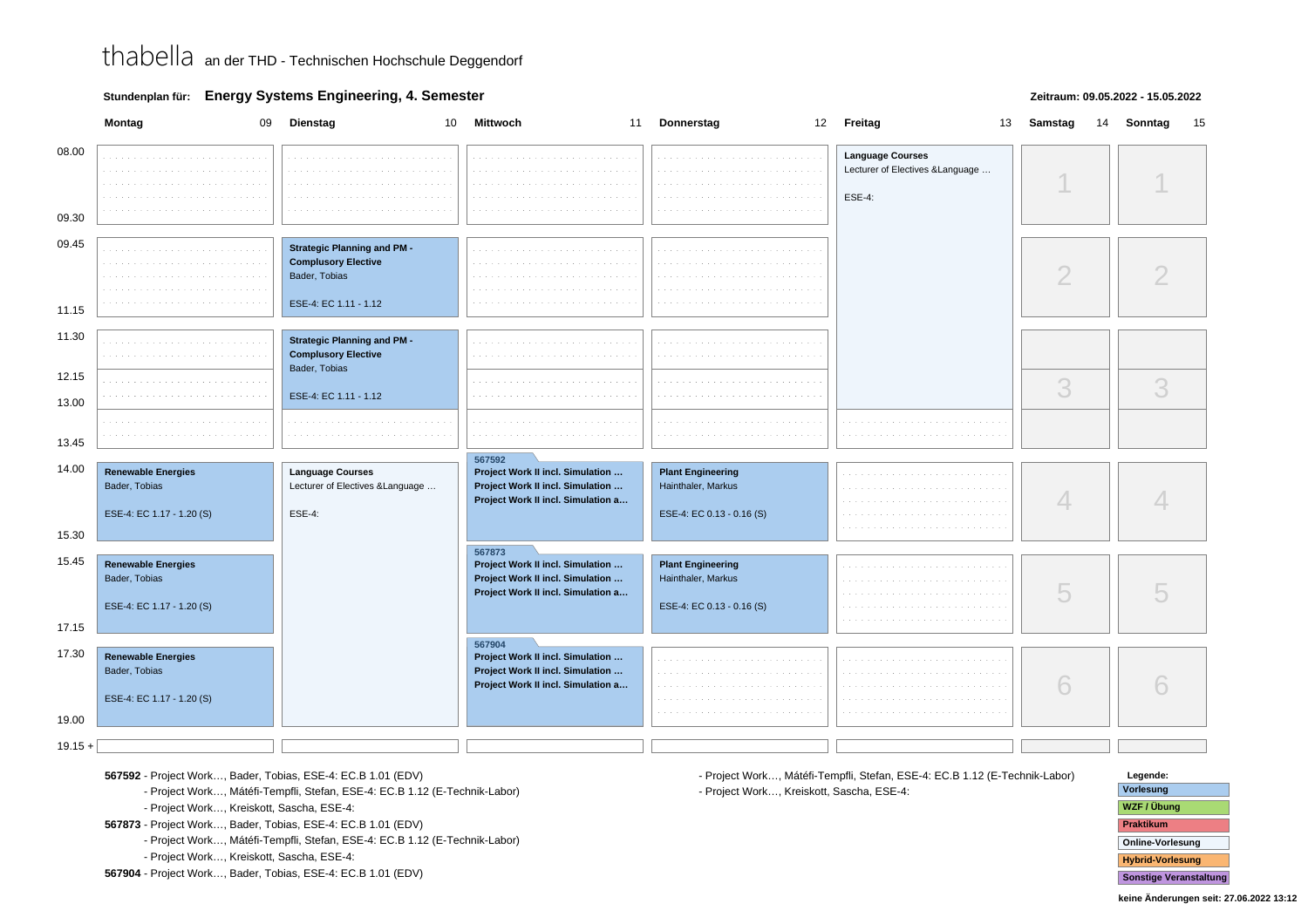**Stundenplan für: Energy Systems Engineering, 4. Semester**

### **Zeitraum: 16.05.2022 - 22.05.2022**

|                | Montag<br>16                                                            | <b>Dienstag</b><br>17                                                                                      | <b>Mittwoch</b><br>18                                                                                                | 19<br>Donnerstag                                                                             | 20<br>Freitag                                                                | Samstag<br>21 | Sonntag<br>22 |
|----------------|-------------------------------------------------------------------------|------------------------------------------------------------------------------------------------------------|----------------------------------------------------------------------------------------------------------------------|----------------------------------------------------------------------------------------------|------------------------------------------------------------------------------|---------------|---------------|
| 08.00<br>09.30 |                                                                         |                                                                                                            | <b>Tutorial - Plant Engineering</b><br>Hainthaler, Markus<br>ESE-4: EC 1.17 - 1.20 (S)                               | <b>Entrepreneurship - Compulsory</b><br><b>Elective</b><br>Bader, Tobias<br>ESE-4: EC.B 0.01 | <b>Language Courses</b><br>Lecturer of Electives & Language<br><b>ESE-4:</b> |               |               |
| 09.45<br>11.15 |                                                                         | <b>Strategic Planning and PM -</b><br><b>Complusory Elective</b><br>Bader, Tobias<br>ESE-4: EC 1.11 - 1.12 | <b>Tutorial - Plant Engineering</b><br>Hainthaler, Markus<br>ESE-4: EC 1.17 - 1.20 (S)                               | <b>Entrepreneurship - Compulsory</b><br>Elective<br>Bader, Tobias<br>ESE-4: EC.B 0.01        |                                                                              | $\mathcal{D}$ |               |
| 11.30<br>12.15 |                                                                         | <b>Strategic Planning and PM -</b><br><b>Complusory Elective</b><br>Bader, Tobias                          |                                                                                                                      |                                                                                              |                                                                              | 3             | 3             |
| 13.00<br>13.45 |                                                                         | ESE-4: EC 1.11 - 1.12                                                                                      |                                                                                                                      |                                                                                              |                                                                              |               |               |
| 14.00<br>15.30 | <b>Renewable Energies</b><br>Bader, Tobias<br>ESE-4: EC 1.17 - 1.20 (S) | <b>Language Courses</b><br>Lecturer of Electives & Language<br>ESE-4:                                      | 567593<br>Project Work II incl. Simulation<br>Project Work II incl. Simulation<br>Project Work II incl. Simulation a | <b>Plant Engineering</b><br>Hainthaler, Markus<br>ESE-4: EC 0.13 - 0.16 (S)                  |                                                                              | 4             |               |
| 15.45<br>17.15 | <b>Renewable Energies</b><br>Bader, Tobias<br>ESE-4: EC 1.17 - 1.20 (S) |                                                                                                            | 567874<br>Project Work II incl. Simulation<br>Project Work II incl. Simulation<br>Project Work II incl. Simulation a | <b>Plant Engineering</b><br>Hainthaler, Markus<br>ESE-4: EC 0.13 - 0.16 (S)                  |                                                                              | 5             |               |
| 17.30<br>19.00 |                                                                         |                                                                                                            | 567905<br>Project Work II incl. Simulation<br>Project Work II incl. Simulation<br>Project Work II incl. Simulation a |                                                                                              |                                                                              | 6             |               |
| $19.15 +$      |                                                                         |                                                                                                            |                                                                                                                      |                                                                                              |                                                                              |               |               |

**567593** - Project Work…, Bader, Tobias, ESE-4: EC.B 1.01 (EDV)

**567593** - Project Work…, Mátéfi-Tempfli, Stefan, ESE-4: EC.B 1.12 (E-Technik-Labor)

**567593** - Project Work…, Kreiskott, Sascha, ESE-4:

**567874** - Project Work…, Bader, Tobias, ESE-4: EC.B 1.01 (EDV)

**567874** - Project Work…, Mátéfi-Tempfli, Stefan, ESE-4: EC.B 1.12 (E-Technik-Labor)

**567874** - Project Work…, Kreiskott, Sascha, ESE-4:

**567905** - Project Work…, Bader, Tobias, ESE-4: EC.B 1.01 (EDV)

**567905** - Project Work…, Mátéfi-Tempfli, Stefan, ESE-4: EC.B 1.12 (E-Technik-Labor)**567905** - Project Work…, Kreiskott, Sascha, ESE-4:

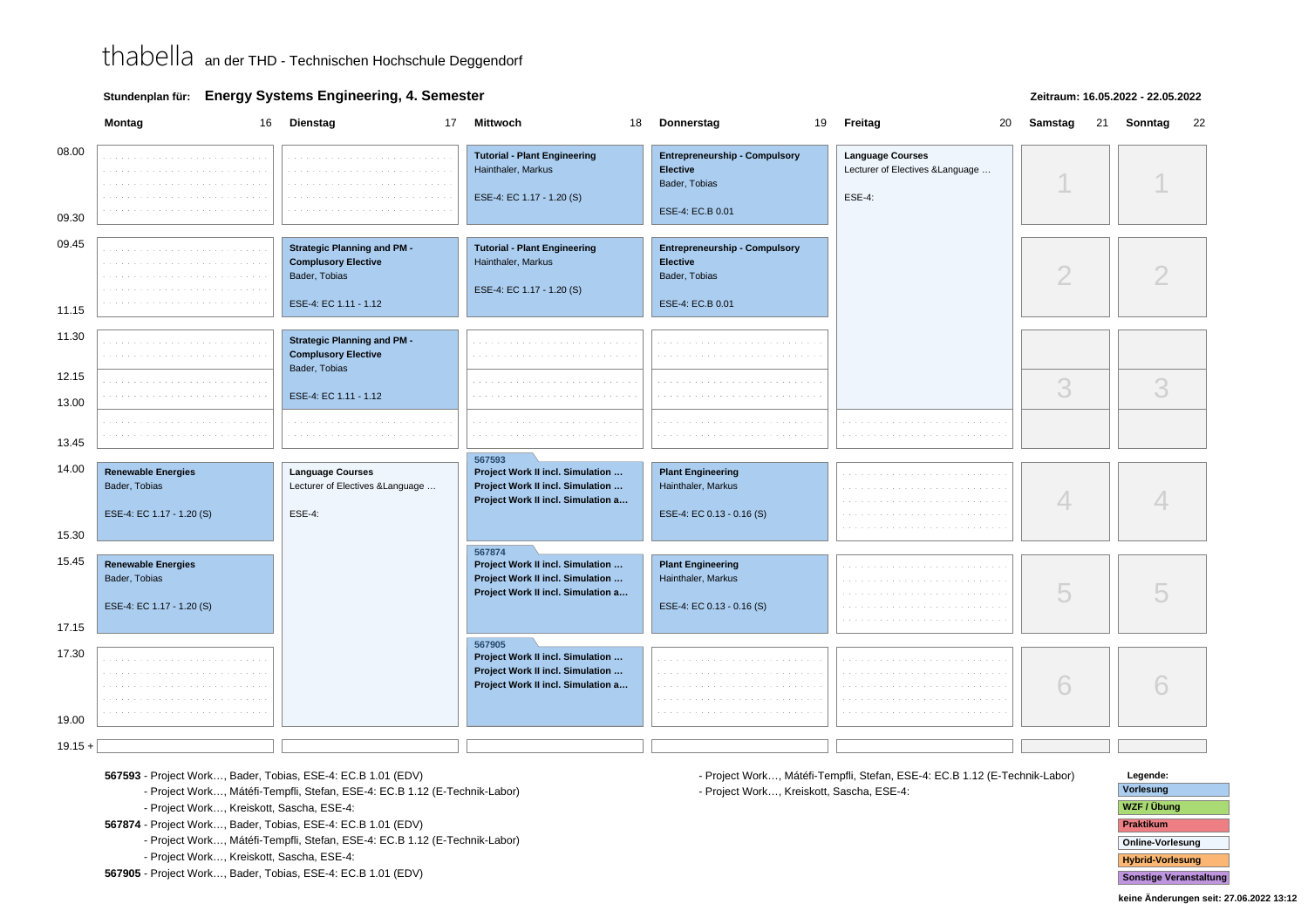**Stundenplan für: Energy Systems Engineering, 4. Semester**

### **Zeitraum: 23.05.2022 - 29.05.2022**

|                | Montag<br>23                                   | Dienstag<br>24                                                                                             | Mittwoch                                                             | 25 Donnerstag 26<br>Christi Himmelfahrt | Freitag<br>27                                                                | Samstag<br>28 | Sonntag<br>29 |
|----------------|------------------------------------------------|------------------------------------------------------------------------------------------------------------|----------------------------------------------------------------------|-----------------------------------------|------------------------------------------------------------------------------|---------------|---------------|
| 08.00<br>09.30 | contractors and<br>a con-                      |                                                                                                            | .                                                                    |                                         | <b>Language Courses</b><br>Lecturer of Electives & Language<br><b>ESE-4:</b> |               |               |
| 09.45          |                                                |                                                                                                            |                                                                      |                                         |                                                                              |               |               |
|                |                                                | <b>Strategic Planning and PM -</b><br><b>Complusory Elective</b><br>Bader, Tobias<br>ESE-4: EC 1.11 - 1.12 |                                                                      | ∩                                       |                                                                              | $\bigcirc$    |               |
| 11.15          |                                                |                                                                                                            |                                                                      |                                         |                                                                              |               |               |
| 11.30          | $\cdots$                                       | <b>Strategic Planning and PM -</b><br><b>Complusory Elective</b><br>Bader, Tobias                          |                                                                      |                                         |                                                                              |               |               |
| 12.15<br>13.00 |                                                | ESE-4: EC 1.11 - 1.12                                                                                      |                                                                      | 3                                       |                                                                              | 3             | 3             |
| 13.45          |                                                | .                                                                                                          |                                                                      |                                         |                                                                              |               |               |
| 14.00          | <b>Renewable Energies</b>                      | <b>Language Courses</b>                                                                                    | 567594<br>Project Work II incl. Simulation                           |                                         |                                                                              |               |               |
|                | Brotsack, Raimund                              | Lecturer of Electives & Language                                                                           | Project Work II incl. Simulation                                     | 4                                       |                                                                              | 4             |               |
|                | ESE-4: EC 1.17 - 1.20 (S)                      | <b>ESE-4:</b>                                                                                              |                                                                      |                                         |                                                                              |               |               |
| 15.30          |                                                |                                                                                                            | 567875                                                               |                                         |                                                                              |               |               |
| 15.45          | <b>Renewable Energies</b><br>Brotsack, Raimund |                                                                                                            | Project Work II incl. Simulation<br>Project Work II incl. Simulation | 5                                       |                                                                              | 5             |               |
|                | ESE-4: EC 1.17 - 1.20 (S)                      |                                                                                                            |                                                                      |                                         |                                                                              |               |               |
| 17.15          |                                                |                                                                                                            | 567906                                                               |                                         |                                                                              |               |               |
| 17.30          | <b>Renewable Energies</b><br>Brotsack, Raimund |                                                                                                            | Project Work II incl. Simulation<br>Project Work II incl. Simulation | 6                                       |                                                                              | 6             |               |
| 19.00          | ESE-4: EC 1.17 - 1.20 (S)                      |                                                                                                            |                                                                      |                                         |                                                                              |               |               |
|                |                                                |                                                                                                            |                                                                      |                                         |                                                                              |               |               |
| $19.15 +$      |                                                |                                                                                                            |                                                                      |                                         |                                                                              |               |               |

**567594** - Project Work…, Bader, Tobias, ESE-4: EC.B 1.01 (EDV)

 **567594** - Project Work…, Mátéfi-Tempfli, Stefan, ESE-4: EC.B 1.12 (E-Technik-Labor)**567875** - Project Work…, Bader, Tobias, ESE-4: EC.B 1.01 (EDV)

 **567875** - Project Work…, Mátéfi-Tempfli, Stefan, ESE-4: EC.B 1.12 (E-Technik-Labor)**567906** - Project Work…, Bader, Tobias, ESE-4: EC.B 1.01 (EDV)

**567906** - Project Work…, Mátéfi-Tempfli, Stefan, ESE-4: EC.B 1.12 (E-Technik-Labor)

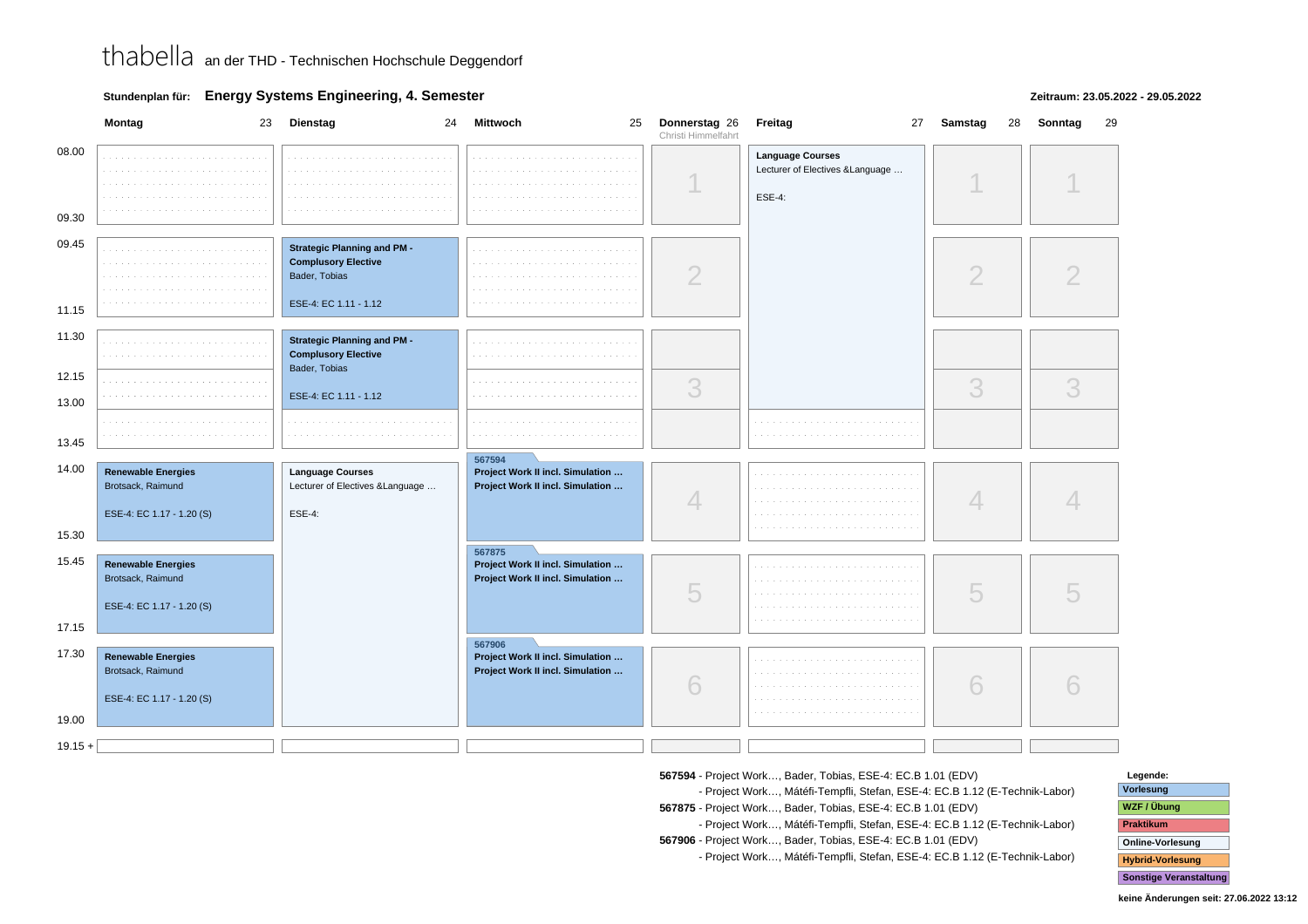**Stundenplan für: Energy Systems Engineering, 4. Semester**

#### **Zeitraum: 30.05.2022 - 05.06.2022**

|                         | Montag<br>30                                                                | Dienstag<br>31                                                                                             | Mittwoch<br>01                                                                         | Donnerstag<br>02                                                                             | Freitag<br>03<br>vorlesungsfrei | Samstag<br>04 | Sonntag<br>05<br>Pfingstsonntag |
|-------------------------|-----------------------------------------------------------------------------|------------------------------------------------------------------------------------------------------------|----------------------------------------------------------------------------------------|----------------------------------------------------------------------------------------------|---------------------------------|---------------|---------------------------------|
| 08.00<br>09.30          |                                                                             |                                                                                                            | <b>Tutorial - Plant Engineering</b><br>Hainthaler, Markus<br>ESE-4: EC 1.17 - 1.20 (S) | <b>Entrepreneurship - Compulsory</b><br><b>Elective</b><br>Bader, Tobias<br>ESE-4: EC.B 0.01 |                                 |               |                                 |
| 09.45<br>11.15          |                                                                             | <b>Strategic Planning and PM -</b><br><b>Complusory Elective</b><br>Bader, Tobias<br>ESE-4: EC 1.11 - 1.12 | <b>Tutorial - Plant Engineering</b><br>Hainthaler, Markus<br>ESE-4: EC 1.17 - 1.20 (S) | <b>Entrepreneurship - Compulsory</b><br><b>Elective</b><br>Bader, Tobias<br>ESE-4: EC.B 0.01 | $\overline{2}$                  | 2             |                                 |
| 11.30<br>12.15<br>13.00 |                                                                             | <b>Strategic Planning and PM -</b><br><b>Complusory Elective</b><br>Bader, Tobias<br>ESE-4: EC 1.11 - 1.12 |                                                                                        |                                                                                              | 3                               | 3             | 3                               |
| 13.45                   |                                                                             |                                                                                                            | 567595                                                                                 |                                                                                              |                                 |               |                                 |
| 14.00                   | <b>Renewable Energies</b><br>Brotsack, Raimund<br>ESE-4: EC 1.17 - 1.20 (S) | <b>Language Courses</b><br>Lecturer of Electives & Language<br><b>ESE-4:</b>                               | Project Work II incl. Simulation<br>Project Work II incl. Simulation                   | <b>Plant Engineering</b><br>Hainthaler, Markus<br>ESE-4: EC 0.13 - 0.16 (S)                  | 4                               | 4             |                                 |
| 15.30                   |                                                                             |                                                                                                            |                                                                                        |                                                                                              |                                 |               |                                 |
| 15.45<br>17.15          | <b>Renewable Energies</b><br>Brotsack, Raimund<br>ESE-4: EC 1.17 - 1.20 (S) |                                                                                                            | 567876<br>Project Work II incl. Simulation<br>Project Work II incl. Simulation         | <b>Plant Engineering</b><br>Hainthaler, Markus<br>ESE-4: EC 0.13 - 0.16 (S)                  | 5                               | 5             |                                 |
| 17.30<br>19.00          | <b>Renewable Energies</b><br>Brotsack, Raimund<br>ESE-4: EC 1.17 - 1.20 (S) |                                                                                                            | 567907<br>Project Work II incl. Simulation<br>Project Work II incl. Simulation         |                                                                                              | 6                               | 6             |                                 |
| $19.15 +$               |                                                                             |                                                                                                            |                                                                                        |                                                                                              |                                 |               |                                 |

**567595** - Project Work…, Bader, Tobias, ESE-4: EC.B 1.01 (EDV)

 **567595** - Project Work…, Mátéfi-Tempfli, Stefan, ESE-4: EC.B 1.12 (E-Technik-Labor)**567876** - Project Work…, Bader, Tobias, ESE-4: EC.B 1.01 (EDV)

 **567876** - Project Work…, Mátéfi-Tempfli, Stefan, ESE-4: EC.B 1.12 (E-Technik-Labor)**567907** - Project Work…, Bader, Tobias, ESE-4: EC.B 1.01 (EDV)

**567907** - Project Work…, Mátéfi-Tempfli, Stefan, ESE-4: EC.B 1.12 (E-Technik-Labor)

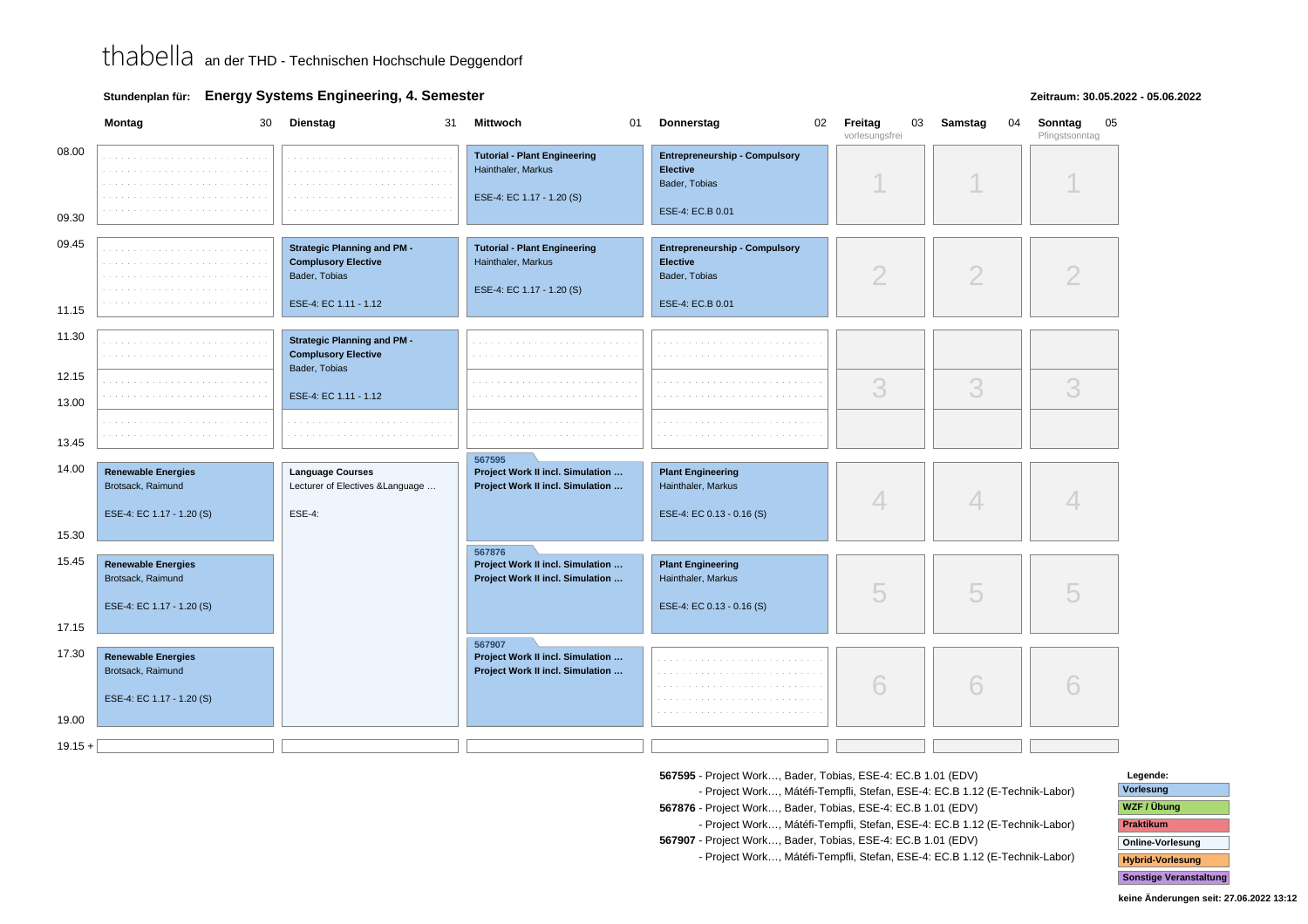### **Stundenplan für: Energy Systems Engineering, 4. Semester**

**Zeitraum: 06.06.2022 - 12.06.2022**

|                         | Montag<br>06<br>Pfingstmontag | Dienstag<br>07<br>vorlesungsfrei | Mittwoch<br>08                                                                   | Donnerstag<br>09                                                            | Freitag                                                                      | 10 Samstag     | 11 Sonntag<br>12 |
|-------------------------|-------------------------------|----------------------------------|----------------------------------------------------------------------------------|-----------------------------------------------------------------------------|------------------------------------------------------------------------------|----------------|------------------|
| 08.00<br>09.30          |                               |                                  |                                                                                  | a and<br>$\sim$ $\sim$                                                      | <b>Language Courses</b><br>Lecturer of Electives & Language<br><b>ESE-4:</b> |                |                  |
| 09.45<br>11.15          | $\overline{2}$                | $\overline{2}$                   |                                                                                  | $\sim$                                                                      |                                                                              | $\overline{2}$ |                  |
| 11.30<br>12.15<br>13.00 | 3                             | 3                                | $\alpha$ , $\alpha$ , $\alpha$<br>contractors.                                   | a sa sala<br>a sa salawan<br><b>College</b>                                 |                                                                              | 3              | 3                |
| 13.45                   |                               |                                  | 568199                                                                           | <b>College</b>                                                              |                                                                              |                |                  |
| 14.00<br>15.30          | $\Delta$                      | 4                                | Project Work II incl. Simulation<br>Project Work II incl. Simulation a           | <b>Plant Engineering</b><br>Hainthaler, Markus<br>ESE-4: EC 0.13 - 0.16 (S) | <b>Plant Engineering</b><br>Hainthaler, Markus<br>ESE-4: EC 1.17 - 1.20 (S)  | $\Box$         |                  |
| 15.45<br>17.15          | 5                             | 5                                | 568230<br>Project Work II incl. Simulation<br>Project Work II incl. Simulation a | <b>Plant Engineering</b><br>Hainthaler, Markus<br>ESE-4: EC 0.13 - 0.16 (S) | <b>Plant Engineering</b><br>Hainthaler, Markus<br>ESE-4: EC 1.17 - 1.20 (S)  | 5              |                  |
| 17.30<br>19.00          | 6                             | 6                                | 568261<br>Project Work II incl. Simulation<br>Project Work II incl. Simulation a | $\sim$                                                                      |                                                                              | 6              |                  |
| $19.15 +$               |                               |                                  |                                                                                  |                                                                             |                                                                              |                |                  |

- **568199** Project Work…, Mátéfi-Tempfli, Stefan, ESE-4: EC.B 1.12 (E-Technik-Labor)**568199** - Project Work…, Kreiskott, Sascha, ESE-4:
- **568230** Project Work…, Mátéfi-Tempfli, Stefan, ESE-4: EC.B 1.12 (E-Technik-Labor)**568230** - Project Work…, Kreiskott, Sascha, ESE-4:
- **568261** Project Work…, Mátéfi-Tempfli, Stefan, ESE-4: EC.B 1.12 (E-Technik-Labor)**568261** - Project Work…, Kreiskott, Sascha, ESE-4:

| Legende:                      |
|-------------------------------|
| Vorlesung                     |
| WZF / Übung                   |
| <b>Praktikum</b>              |
| <b>Online-Vorlesung</b>       |
| <b>Hybrid-Vorlesung</b>       |
| <b>Sonstige Veranstaltung</b> |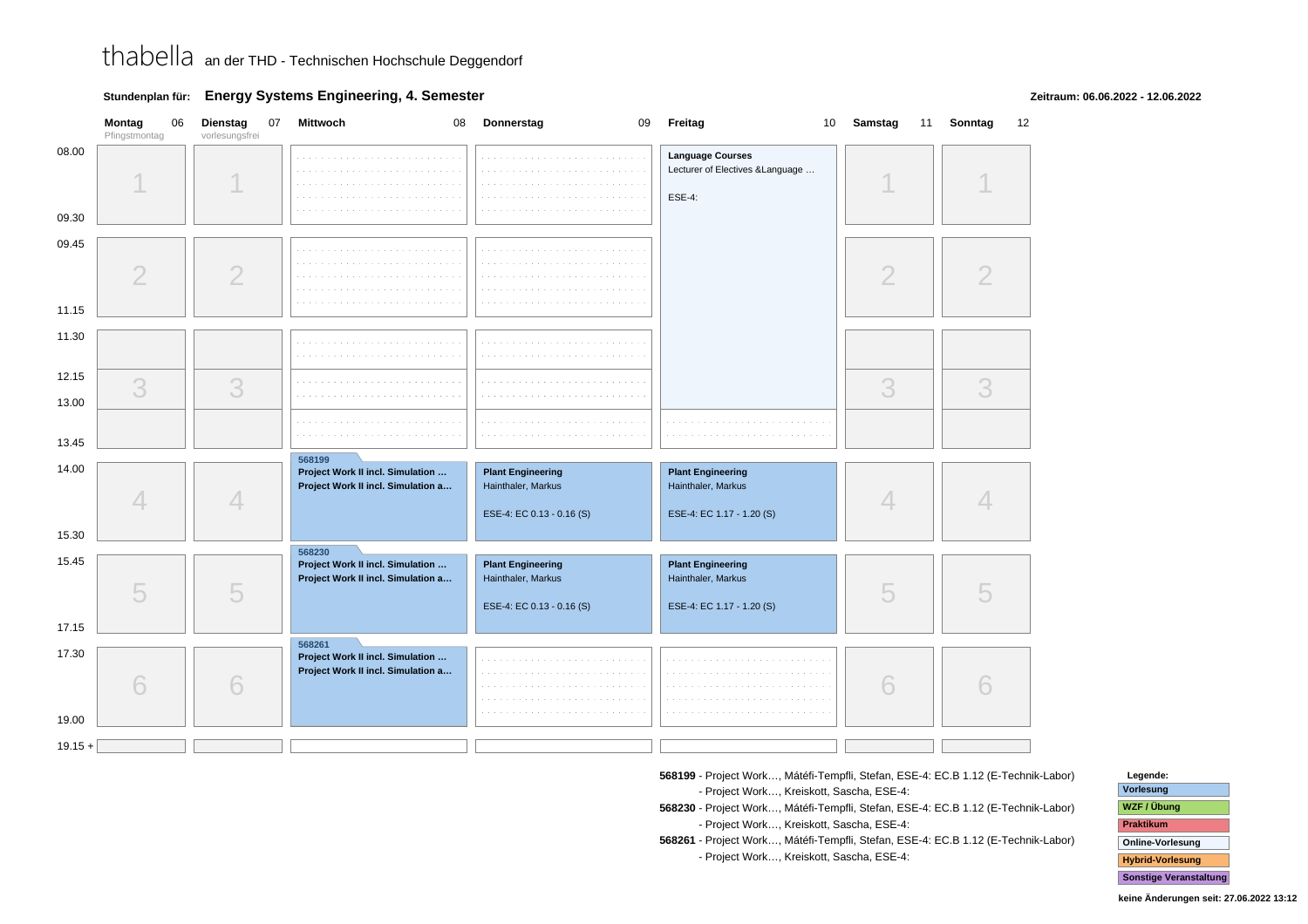**Stundenplan für: Energy Systems Engineering, 4. Semester**

#### **Zeitraum: 13.06.2022 - 19.06.2022**

|                | Montag<br>13                                                                            | Dienstag<br>14                                                                                             | <b>Mittwoch</b><br>15                                                                                                | Donnerstag 16<br>Fronleichnam | Freitag<br>17<br>vorlesungsfrei | Samstag<br>18  | Sonntag<br>19 |
|----------------|-----------------------------------------------------------------------------------------|------------------------------------------------------------------------------------------------------------|----------------------------------------------------------------------------------------------------------------------|-------------------------------|---------------------------------|----------------|---------------|
| 08.00<br>09.30 | <b>Project Work II incl. Simulation</b><br>Design<br>Kreiskott, Sascha<br><b>ESE-4:</b> |                                                                                                            | .<br>a sa                                                                                                            |                               |                                 |                |               |
| 09.45<br>11.15 | <b>Project Work II incl. Simulation</b><br>Design<br>Kreiskott, Sascha<br><b>ESE-4:</b> | <b>Strategic Planning and PM -</b><br><b>Complusory Elective</b><br>Bader, Tobias<br>ESE-4: EC 1.11 - 1.12 |                                                                                                                      | $\overline{2}$                | $\overline{2}$                  | $\overline{2}$ |               |
| 11.30          | Project Work II incl. Simulation<br>Design<br>Kreiskott, Sascha                         | <b>Strategic Planning and PM -</b><br><b>Complusory Elective</b><br>Bader, Tobias                          |                                                                                                                      |                               |                                 |                |               |
| 12.15<br>13.00 | <b>ESE-4:</b>                                                                           | ESE-4: EC 1.11 - 1.12                                                                                      |                                                                                                                      | 3                             | 3                               | 3              | 3             |
| 13.45          |                                                                                         |                                                                                                            |                                                                                                                      |                               |                                 |                |               |
| 14.00          | <b>Renewable Energies</b><br>Brotsack, Raimund<br>ESE-4: EC 1.17 - 1.20 (S)             | <b>Language Courses</b><br>Lecturer of Electives & Language<br><b>ESE-4:</b>                               | 567597<br>Project Work II incl. Simulation<br>Project Work II incl. Simulation<br>Project Work II incl. Simulation a | $\overline{\mathcal{A}}$      | 4                               | 4              |               |
| 15.30<br>15.45 |                                                                                         |                                                                                                            | 567878                                                                                                               |                               |                                 |                |               |
| 17.15          | <b>Renewable Energies</b><br>Brotsack, Raimund<br>ESE-4: EC 1.17 - 1.20 (S)             |                                                                                                            | Project Work II incl. Simulation<br>Project Work II incl. Simulation<br>Project Work II incl. Simulation a           | 5                             | 5                               | 5              |               |
| 17.30          |                                                                                         |                                                                                                            | 567909<br>Project Work II incl. Simulation<br>Project Work II incl. Simulation<br>Project Work II incl. Simulation a | 6                             | 6                               | 6              |               |
| 19.00          |                                                                                         |                                                                                                            |                                                                                                                      |                               |                                 |                |               |
| $19.15 +$      |                                                                                         |                                                                                                            |                                                                                                                      |                               |                                 |                |               |

**567597** - Project Work…, Bader, Tobias, ESE-4: EC.B 1.01 (EDV)

**567597** - Project Work…, Mátéfi-Tempfli, Stefan, ESE-4: EC.B 1.12 (E-Technik-Labor)

**567597** - Project Work…, Kreiskott, Sascha, ESE-4:

**567878** - Project Work…, Bader, Tobias, ESE-4: EC.B 1.01 (EDV)

**567878** - Project Work…, Mátéfi-Tempfli, Stefan, ESE-4: EC.B 1.12 (E-Technik-Labor)

**567878** - Project Work…, Kreiskott, Sascha, ESE-4:

**567909** - Project Work…, Bader, Tobias, ESE-4: EC.B 1.01 (EDV)

**567909** - Project Work…, Mátéfi-Tempfli, Stefan, ESE-4: EC.B 1.12 (E-Technik-Labor)**567909** - Project Work…, Kreiskott, Sascha, ESE-4:

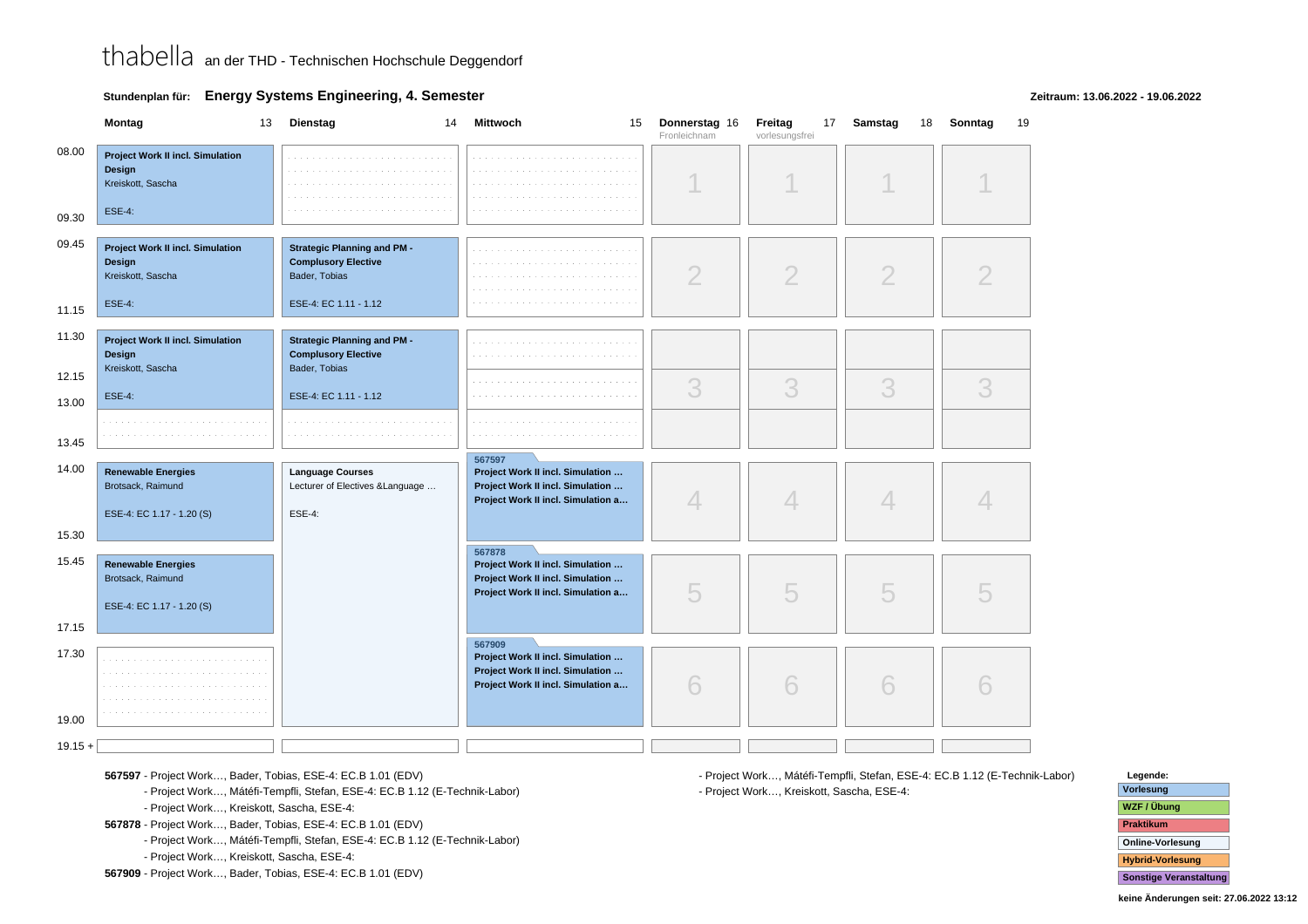### **Stundenplan für: Energy Systems Engineering, 4. Semester**

### **Zeitraum: 20.06.2022 - 26.06.2022**

|                | Montag                                                                                  | 20 | <b>Dienstag</b>                                                                                            | 21 | Mittwoch<br>22                                                                                                                                              | Donnerstag<br>23                                                                             | Freitag | 24                                                          | Samstag |   | 25 | Sonntag<br>26 |
|----------------|-----------------------------------------------------------------------------------------|----|------------------------------------------------------------------------------------------------------------|----|-------------------------------------------------------------------------------------------------------------------------------------------------------------|----------------------------------------------------------------------------------------------|---------|-------------------------------------------------------------|---------|---|----|---------------|
| 08.00<br>09.30 | <b>Project Work II incl. Simulation</b><br>Design<br>Kreiskott, Sascha<br><b>ESE-4:</b> |    |                                                                                                            |    |                                                                                                                                                             | <b>Entrepreneurship - Compulsory</b><br><b>Elective</b><br>Bader, Tobias<br>ESE-4: EC.B 0.01 | ESE-4:  | <b>Language Courses</b><br>Lecturer of Electives & Language |         |   |    |               |
| 09.45          | <b>Project Work II incl. Simulation</b><br>Design<br>Kreiskott, Sascha<br><b>ESE-4:</b> |    | <b>Strategic Planning and PM -</b><br><b>Complusory Elective</b><br>Bader, Tobias<br>ESE-4: EC 1.11 - 1.12 |    |                                                                                                                                                             | <b>Entrepreneurship - Compulsory</b><br>Elective<br>Bader, Tobias<br>ESE-4: EC.B 0.01        |         |                                                             |         | ◠ |    |               |
| 11.15<br>11.30 | <b>Project Work II incl. Simulation</b><br>Design<br>Kreiskott, Sascha                  |    | <b>Strategic Planning and PM -</b><br><b>Complusory Elective</b><br>Bader, Tobias                          |    |                                                                                                                                                             |                                                                                              |         |                                                             |         |   |    |               |
| 12.15<br>13.00 | <b>ESE-4:</b>                                                                           |    | ESE-4: EC 1.11 - 1.12                                                                                      |    |                                                                                                                                                             |                                                                                              |         |                                                             |         | 3 |    | 3             |
| 13.45          |                                                                                         |    |                                                                                                            |    |                                                                                                                                                             |                                                                                              |         |                                                             |         |   |    |               |
| 14.00<br>15.30 | <b>Renewable Energies</b><br>Bader, Tobias<br>ESE-4: EC 1.17 - 1.20 (S)                 |    | <b>Language Courses</b><br>Lecturer of Electives & Language<br>ESE-4:                                      |    | 567598<br>Project Work II incl. Simulation<br><b>Tutorial - Plant Engineering</b><br>Project Work II incl. Simulation<br>Project Work II incl. Simulation a | <b>Plant Engineering</b><br>Hainthaler, Markus<br>ESE-4: EC 0.13 - 0.16 (S)                  |         |                                                             |         |   |    |               |
| 15.45<br>17.15 | <b>Renewable Energies</b><br>Bader, Tobias<br>ESE-4: EC 1.17 - 1.20 (S)                 |    |                                                                                                            |    | 567879<br>Project Work II incl. Simulation<br><b>Tutorial - Plant Engineering</b><br>Project Work II incl. Simulation<br>Project Work II incl. Simulation a | <b>Plant Engineering</b><br>Hainthaler, Markus<br>ESE-4: EC 0.13 - 0.16 (S)                  |         |                                                             |         | 5 |    |               |
| 17.30<br>19.00 |                                                                                         |    |                                                                                                            |    | 567910<br>Project Work II incl. Simulation<br>Project Work II incl. Simulation<br>Project Work II incl. Simulation a                                        |                                                                                              |         |                                                             |         | 6 |    |               |
| $19.15 +$      |                                                                                         |    |                                                                                                            |    |                                                                                                                                                             |                                                                                              |         |                                                             |         |   |    |               |

**567598** - Project Work…, Bader, Tobias, ESE-4: EC.B 1.01 (EDV)

**567598** - Tutorial - P…, Hainthaler, Markus, ESE-4: EC 1.17 - 1.20 (S)

**567598** - Project Work…, Mátéfi-Tempfli, Stefan, ESE-4: EC.B 1.12 (E-Technik-Labor)

**567598** - Project Work…, Kreiskott, Sascha, ESE-4:

**567879** - Project Work…, Bader, Tobias, ESE-4: EC.B 1.01 (EDV)

**567879** - Tutorial - P…, Hainthaler, Markus, ESE-4: EC 1.17 - 1.20 (S)

**567879** - Project Work…, Mátéfi-Tempfli, Stefan, ESE-4: EC.B 1.12 (E-Technik-Labor)

**567879** - Project Work…, Kreiskott, Sascha, ESE-4:

**567910** - Project Work…, Bader, Tobias, ESE-4: EC.B 1.01 (EDV)

 **567910** - Project Work…, Mátéfi-Tempfli, Stefan, ESE-4: EC.B 1.12 (E-Technik-Labor)**567910** - Project Work…, Kreiskott, Sascha, ESE-4:

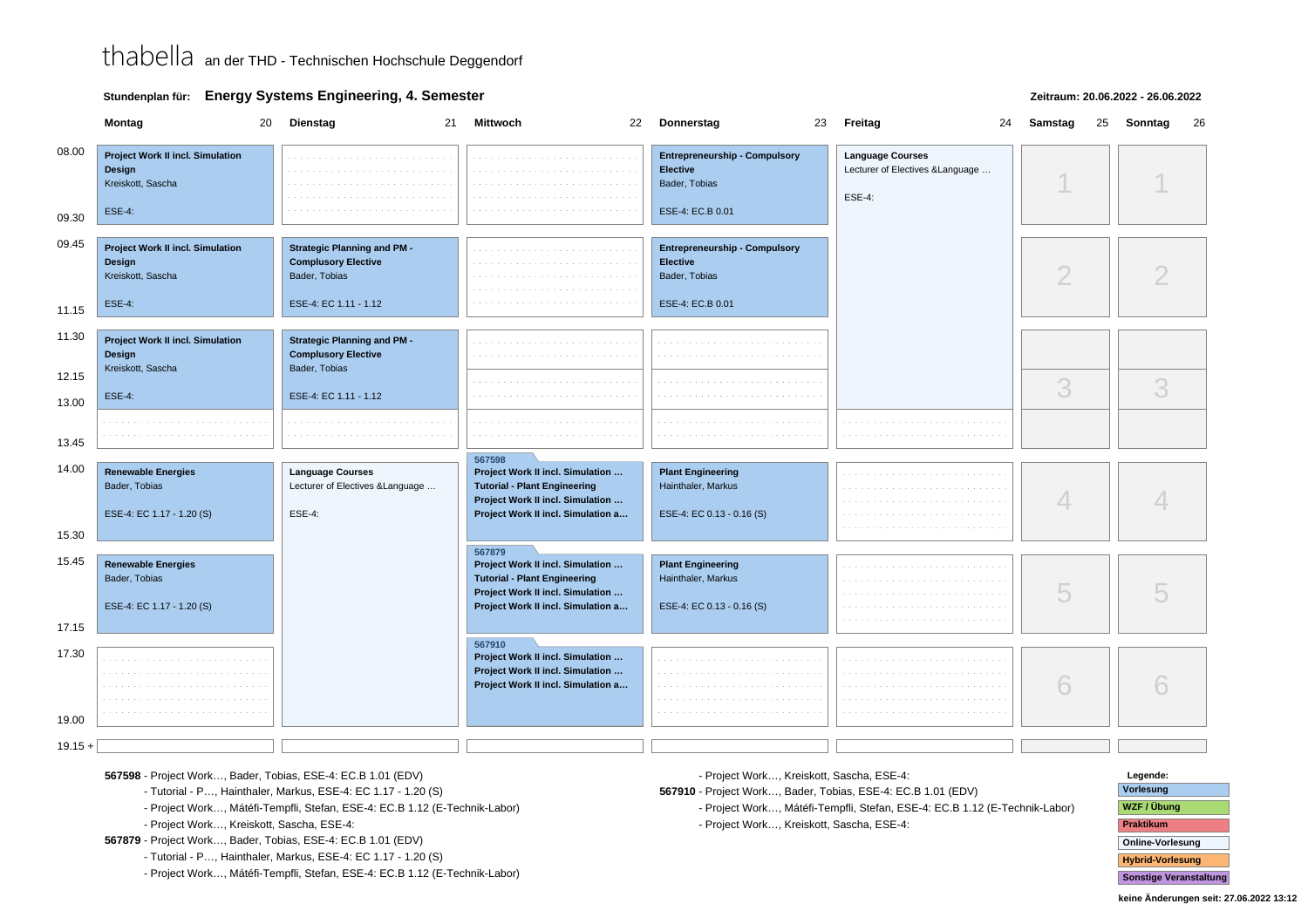**Stundenplan für: Energy Systems Engineering, 4. Semester**

### **Zeitraum: 27.06.2022 - 03.07.2022**

|                | Montag<br>27                                                                | Dienstag<br>28                                                                                             | <b>Mittwoch</b><br>29                                                                                                | 30<br>Donnerstag                                                                             | Freitag<br>01                                                         | Samstag<br>02 | Sonntag<br>03 |
|----------------|-----------------------------------------------------------------------------|------------------------------------------------------------------------------------------------------------|----------------------------------------------------------------------------------------------------------------------|----------------------------------------------------------------------------------------------|-----------------------------------------------------------------------|---------------|---------------|
| 08.00<br>09.30 |                                                                             |                                                                                                            |                                                                                                                      | <b>Entrepreneurship - Compulsory</b><br><b>Elective</b><br>Bader, Tobias<br>ESE-4: EC.B 0.01 | <b>Language Courses</b><br>Lecturer of Electives & Language<br>ESE-4: |               |               |
| 09.45<br>11.15 |                                                                             | <b>Strategic Planning and PM -</b><br><b>Complusory Elective</b><br>Bader, Tobias<br>ESE-4: EC 1.11 - 1.12 |                                                                                                                      | <b>Entrepreneurship - Compulsory</b><br><b>Elective</b><br>Bader, Tobias<br>ESE-4: EC.B 0.01 |                                                                       | $\bigcirc$    |               |
| 11.30<br>12.15 |                                                                             | <b>Strategic Planning and PM -</b><br><b>Complusory Elective</b><br>Bader, Tobias                          |                                                                                                                      |                                                                                              |                                                                       | 3             | 3             |
| 13.00<br>13.45 |                                                                             | ESE-4: EC 1.11 - 1.12                                                                                      |                                                                                                                      |                                                                                              |                                                                       |               |               |
| 14.00<br>15.30 | <b>Renewable Energies</b><br>Brotsack, Raimund<br>ESE-4: EC 1.13 - 1.14 (S) | <b>Language Courses</b><br>Lecturer of Electives & Language<br><b>ESE-4:</b>                               | 567599<br>Project Work II incl. Simulation<br>Project Work II incl. Simulation<br>Project Work II incl. Simulation a | <b>Plant Engineering</b><br>Hainthaler, Markus<br>ESE-4: EC 0.13 - 0.16 (S)                  |                                                                       |               |               |
| 15.45<br>17.15 | <b>Renewable Energies</b><br>Brotsack, Raimund<br>ESE-4: EC 1.13 - 1.14 (S) |                                                                                                            | 567880<br>Project Work II incl. Simulation<br>Project Work II incl. Simulation<br>Project Work II incl. Simulation a | <b>Plant Engineering</b><br>Hainthaler, Markus<br>ESE-4: EC 0.13 - 0.16 (S)                  |                                                                       | 5             |               |
| 17.30<br>19.00 |                                                                             |                                                                                                            | 567911<br>Project Work II incl. Simulation<br>Project Work II incl. Simulation<br>Project Work II incl. Simulation a |                                                                                              |                                                                       | 6             |               |
| $19.15 +$      |                                                                             |                                                                                                            |                                                                                                                      |                                                                                              |                                                                       |               |               |

**567599** - Project Work…, Bader, Tobias, ESE-4: EC.B 1.01 (EDV)

**567599** - Project Work…, Mátéfi-Tempfli, Stefan, ESE-4: EC.B 1.12 (E-Technik-Labor)

**567599** - Project Work…, Kreiskott, Sascha, ESE-4:

**567880** - Project Work…, Bader, Tobias, ESE-4: EC.B 1.01 (EDV)

**567880** - Project Work…, Mátéfi-Tempfli, Stefan, ESE-4: EC.B 1.12 (E-Technik-Labor)

**567880** - Project Work…, Kreiskott, Sascha, ESE-4:

**567911** - Project Work…, Bader, Tobias, ESE-4: EC.B 1.01 (EDV)

**567911** - Project Work…, Mátéfi-Tempfli, Stefan, ESE-4: EC.B 1.12 (E-Technik-Labor)**567911** - Project Work…, Kreiskott, Sascha, ESE-4: